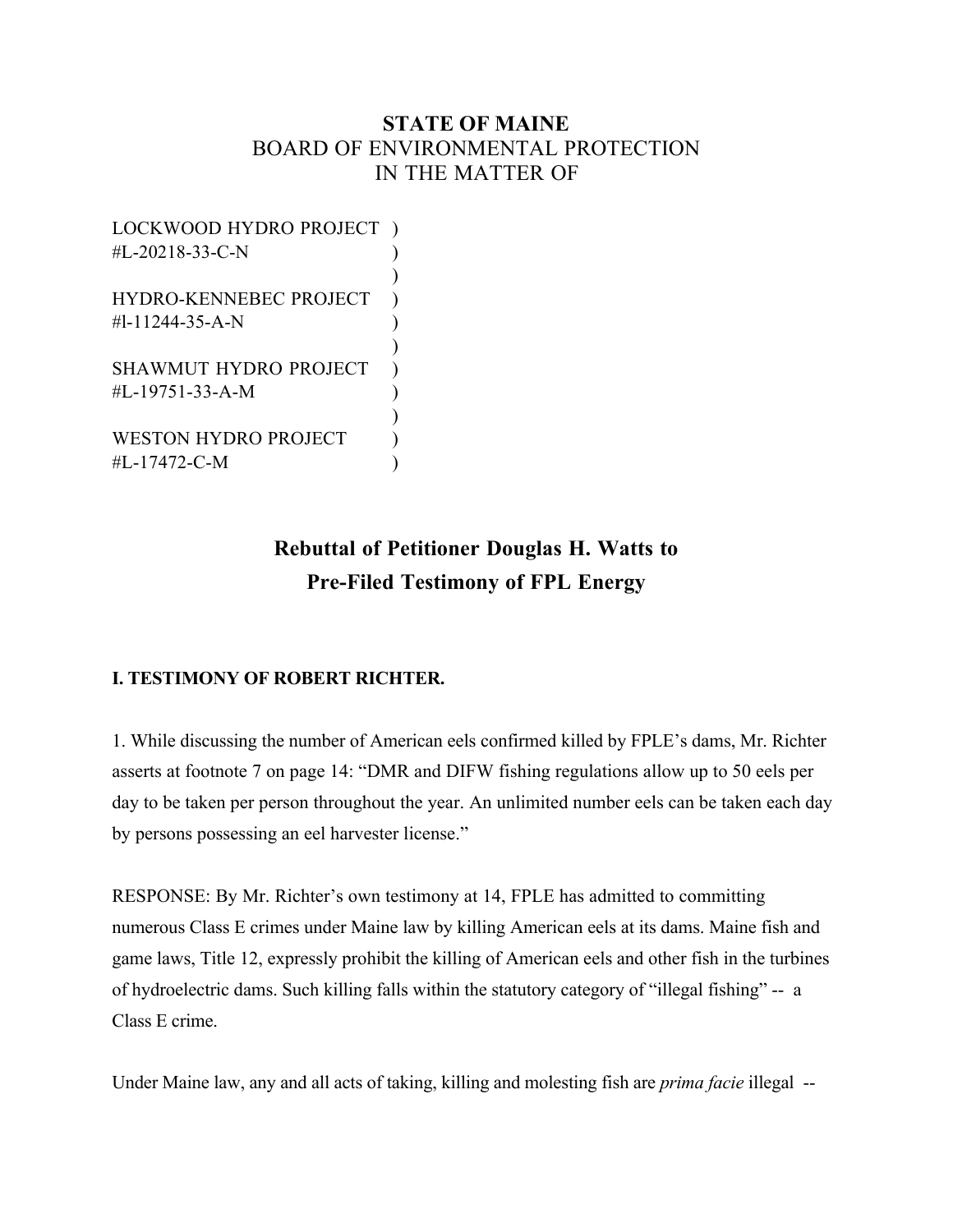except under the extremely specific, narrow and explicit conditions affirmatively stated and described in statute.

Maine law defines "to fish" as: "**Fish, the verb.** To "fish" means to take, catch, kill, molest or destroy fish or to attempt to take, catch, kill, molest or destroy fish." 12 MRSA §10001, ¶23.

"All inland waters of the State are closed to fishing except as opened by law or rule." 12 MRSA §12453.

Maine law prohibits anyone from "taking" or "catching" or "molesting" or "killing" or "destroying" any fish in the inland waters of Maine -- except in the manner specifically allowed under 12 MRSA §12654 ¶1. "1. Prohibition. A person may not angle or fish other than by the use of the single baited hook and line, artificial flies, artificial lures and spinners, except that a person may take smelts in accordance with rules adopted with regard to the taking of smelts."

The killing and destroying and molesting of American eels in the turbines of FPLE's dams is not done with a single baited hook and line, artificial lure or spinner. Therefore, this killing violates 12 MRSA §12654. The penalty for violating this statute is set forth at ¶2: **"Penalty.** A person who violates this section commits a Class E crime. The court shall also impose a fine of \$20 for each fish unlawfully possessed, none of which may be suspended."

Mr. Richter's reference in fn. 7 at 14 to catch limits of eels is not relevant here because those catch limits only apply to *legal* fishing methods -- not illegal fishing methods. The only legal fishing method for American eel in the inland waters of Maine is with a single hook and line -- or a licensed eel weir or trap operated by the holder of a commercial eel harvesting permit. FPLE does not possess a Maine commercial eel harvesting permit nor can it because Maine law forbids the issuance of any new commercial eel harvesting permits. 12 MRSA §12506.

2. Mr. Richter summarizes at 12-13 the genesis of FPL Energy "eel observation program."

RESPONSE: Mr. Richter's history of this "eel observation program" is incorrect. Mr. Richter fails to note that the KHDG Agreement and Water Quality Certification Orders require all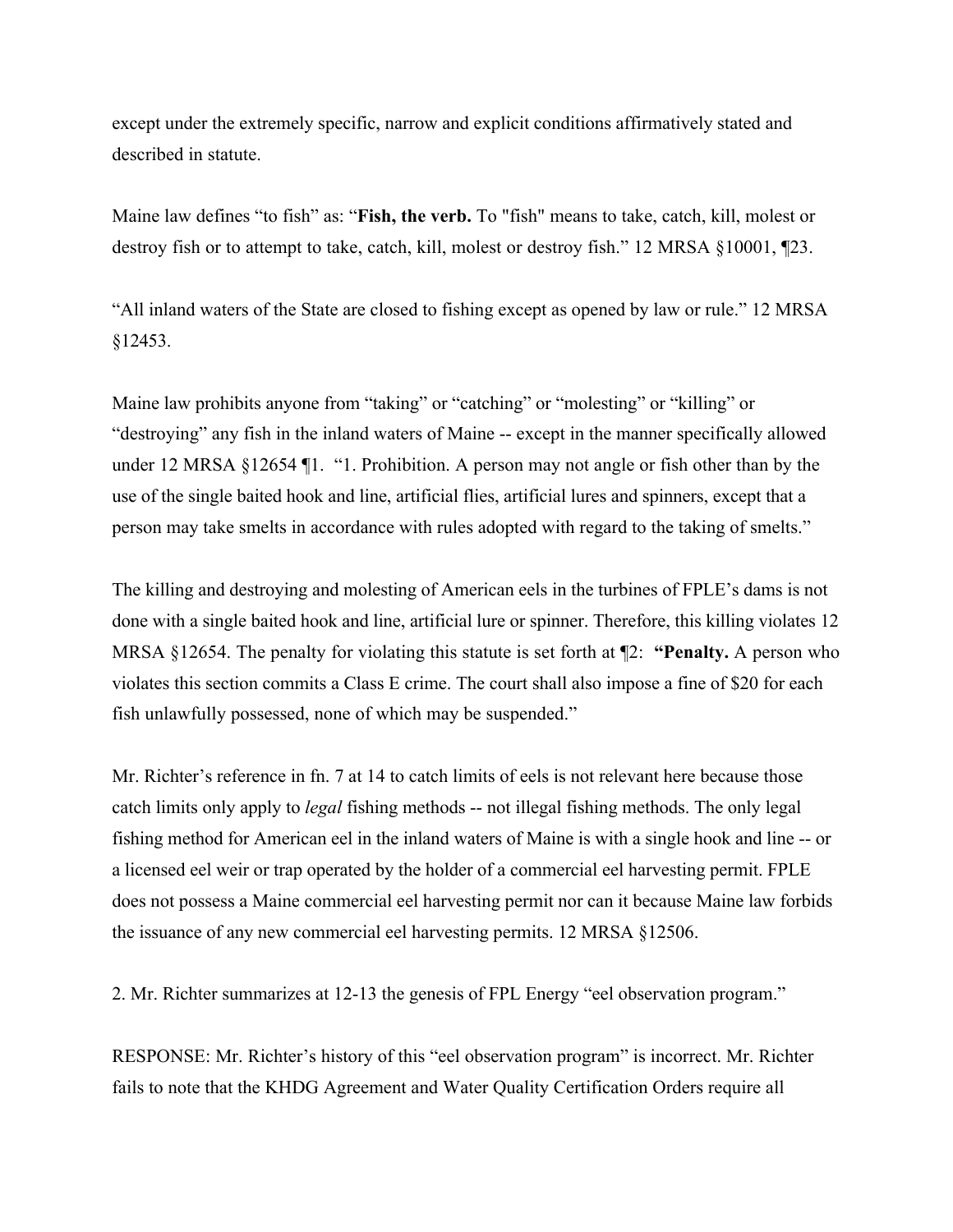studies and consultation for downstream eel passage to have been completed by June 30, 2002 - five years ago. These studies and consultations were never completed, and still have not been completed in 2007.

On August 20, 2004 Petitioner Douglas H. Watts wrote a letter to FPL Energy, FERC and the Maine DEP requesting immediate action be taken at the Lockwood Dam to prevent eel kills during the 2004 fall migration season. Similar letters were written regarding the Benton Falls and Burnham Dams on the nearby Sebasticook River. No reply was ever made to these letters. Upon receipt of this letter in 2004, FPL Energy made no commitment of any kind to do anything to prevent the death of American eels at its Kennebec River Dams.

On October 15, 2004 Petitioner Douglas H. Watts, on his own, discovered a large kill of American eels at the Benton Falls Dam, later confirmed by Maine DMR. October 15 is approx. 30-45 days into the fall eel migration season, which can begin as early as the end of August. The "eel observation program" referenced by Mr. Richter at 12-13 only began in late October and only through a request by Maine DMR -- directly in response to Mr. Watts' discovery of the massive eel kill at Benton.

Mr. Richter's testimony admits that FPL Energy conducted no eel observations at its dams from 1998 until late October 2004 -- a period of seven years. Mr. Richter fails to explain why FPLE conducted no observations during this seven year period. FPLE only began observations after the Benton Falls eel kill in late October 2004.

3. Mr. Richter at 14 states that eel kills documented by FPLE since 2004 are "not significant."

RESPONSE: Mr. Richter provides no scientific or regulatory definition for this term. Mr. Richter is aware that American eels migrating from the Kennebec River watershed above Skowhegan, Maine must swim past all four of the subject dams without being killed or injured to continue their migration to the Atlantic Ocean to give birth. Simple arithmetic shows that if the subject dams only kill or injure 2 of every 10 migrating eels, the cumulative mortality is more than 50 percent: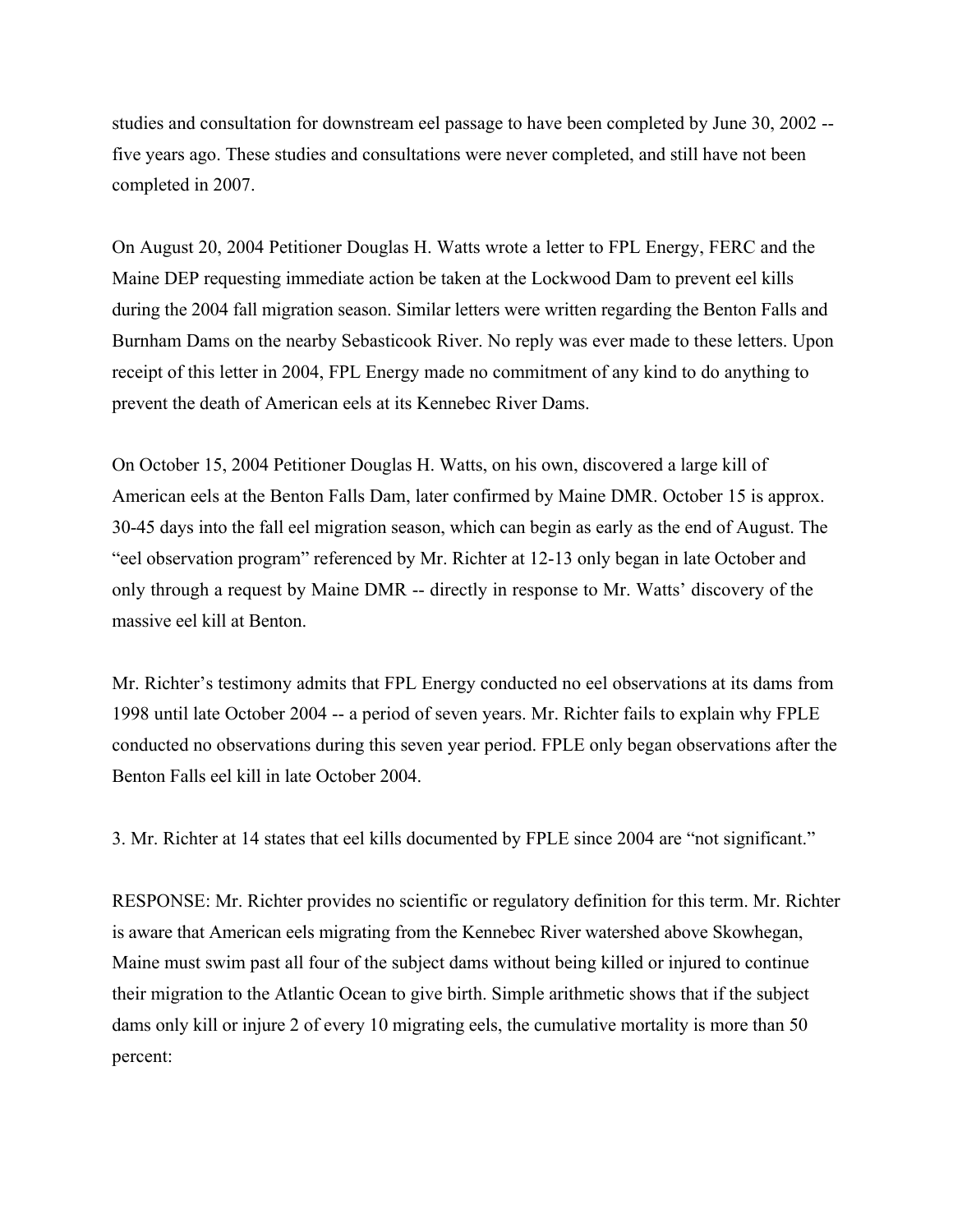Start with 100 eels above Weston Dam, Skowhegan Assume 80 percent survival at each dam.

100 eels above Weston = 80 eels below Weston 80 eels above Shawmut = 64 eels below Shawmut. 64 eels above Hydro Kennebec = 51 eels below Hydro Kennebec 51 eels above Lockwood Dam = 41 eels below Lockwood.

This simple arithmetic exercise shows that even at 80 percent survival per dam, American eels migrating from above the four dams will suffer 60 percent total mortality. Of 100 female American eels swimming down the Kennebec River above Skowhegan, only 40 will still be alive in Waterville, Maine just 35 miles downriver.

Simple arithmetic shows that each of the four dams must individually achieve extremely high passage survival rates to avoid creating significant cumulative death rates. Even at 90 percent survival at each dam we get the following:

100 eels above Weston = 90 eels below Weston 90 eels above Shawmut = 81 eels below Shawmut. 81 eels above Hydro Kennebec = 73 eels below Hydro Kennebec 73 eels above Lockwood Dam = 65 eels below Lockwood.

Even at 90 percent survival at each dam, more than one third (35 percent) of the entire migration of American eels above the four dams will be killed each and every year. [The same arithmetic and attrition applies to all migratory species.]

Given this basic arithmetic, Mr. Richter must show that FPL Energy's dams -- at present - actually provide survival rates of 98 percent or higher for them to have no significant impact on migrating fish swimming past all four dams. This is because at 95 percent survival at each dam:

100 eels above Weston = 95 eels below Weston 95 eels above Shawmut = 90 eels below Shawmut.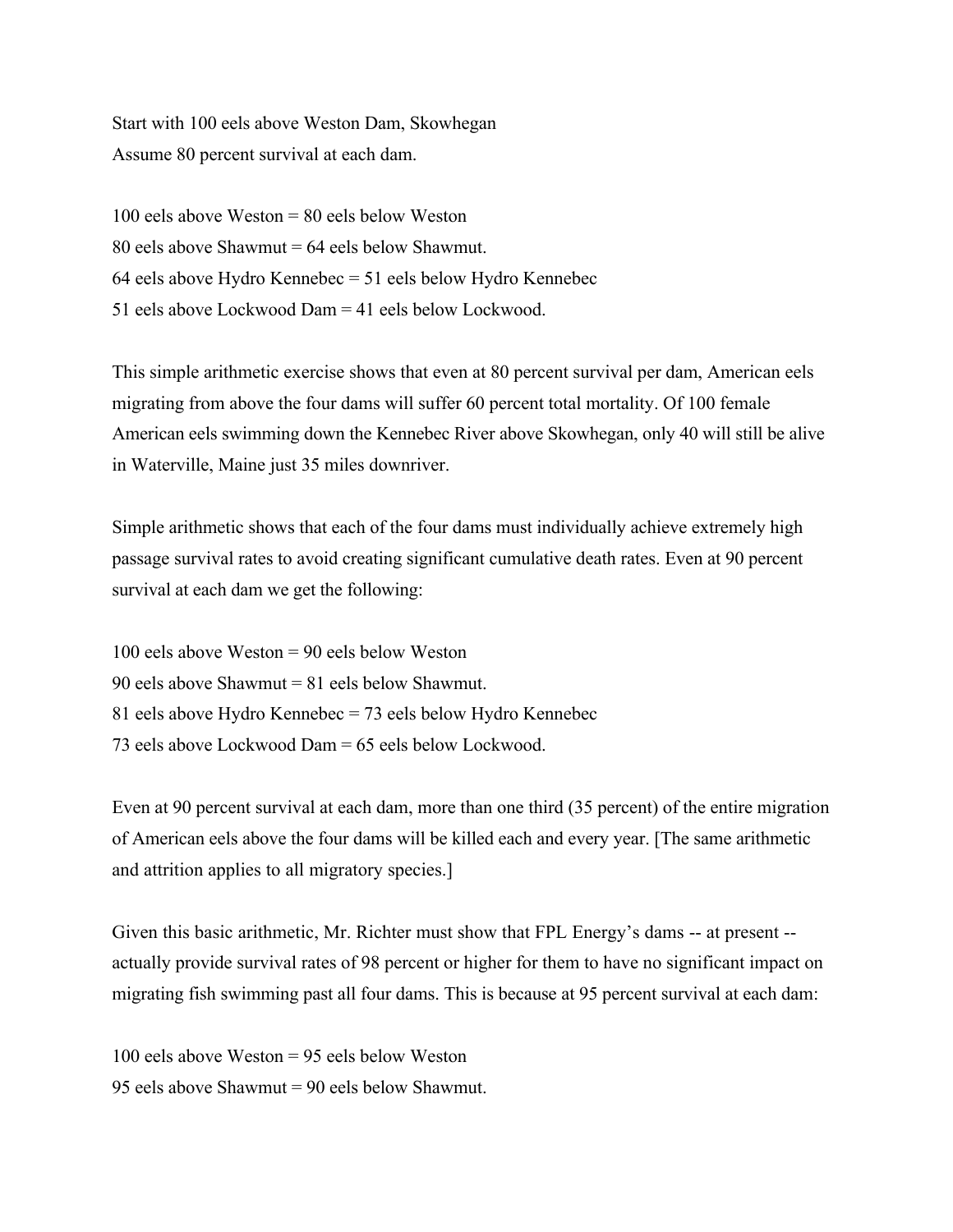90 eels above Hydro Kennebec = 86 eels below Hydro Kennebec 86 eels above Lockwood Dam = 80 eels below Lockwood.

Even at 95 percent survival at each dam, one fifth (20 percent) of the entire migration of eels are killed trying to go past the four dams in this proceeding.

In his testimony, Mr. Richter discusses two studies of eel passage and mortality at Kennebec River drainage dams, conducted at the Benton Falls Dam on the Sebasticook River in 2001 and FPLE's Lockwood Dam on the Kennebec River in 2002. These two studies show that 40-50 percent of American eels trying to pass the dams are killed or injured. For American eels migrating from the Kennebec River above Skowhegan this means:

100 eels above Weston Dam = 50 eels below Weston 50 eels above Shawmut = 25 eels below Shawmut. 25 eels above Hydro Kennebec =13 eels below Hydro Kennebec 13 eels above Lockwood Dam = 7 eels below Lockwood. Total survival  $= 7$  eels out of 100. Total killed  $= 93$  of 100 eels.

All of the studies cited by Mr. Richter in his testimony show that 90 percent of the American eels trying to migrate past the Weston, Shawmut, Hydro Kennebec and Lockwood Dams each year are being killed. Mr. Richter does not cite any scientific study showing a cumulative mortality *lower* than 90 percent at the four dams.

Yet despite these studies offered into evidence by Mr. Richter, he asserts at 14: "Based on this evidence, significant eel injuries or mortalities from downstream passage at the Lockwood, Shawmut and Weston sites have not been observed."

The scientific evidence referenced by Mr. Richter himself refutes this assertion. The *only scientific studies* of American eel survival at Kennebec River drainage dams show per dam survival rates of 40-50 percent at best. Both of these studies were conducted by FPLE or other KHDG dam owners in cooperation with Maine DMR. Based upon these studies, cumulative mortality of American eels migrating from the Kennebec River above Skowhegan to the Atlantic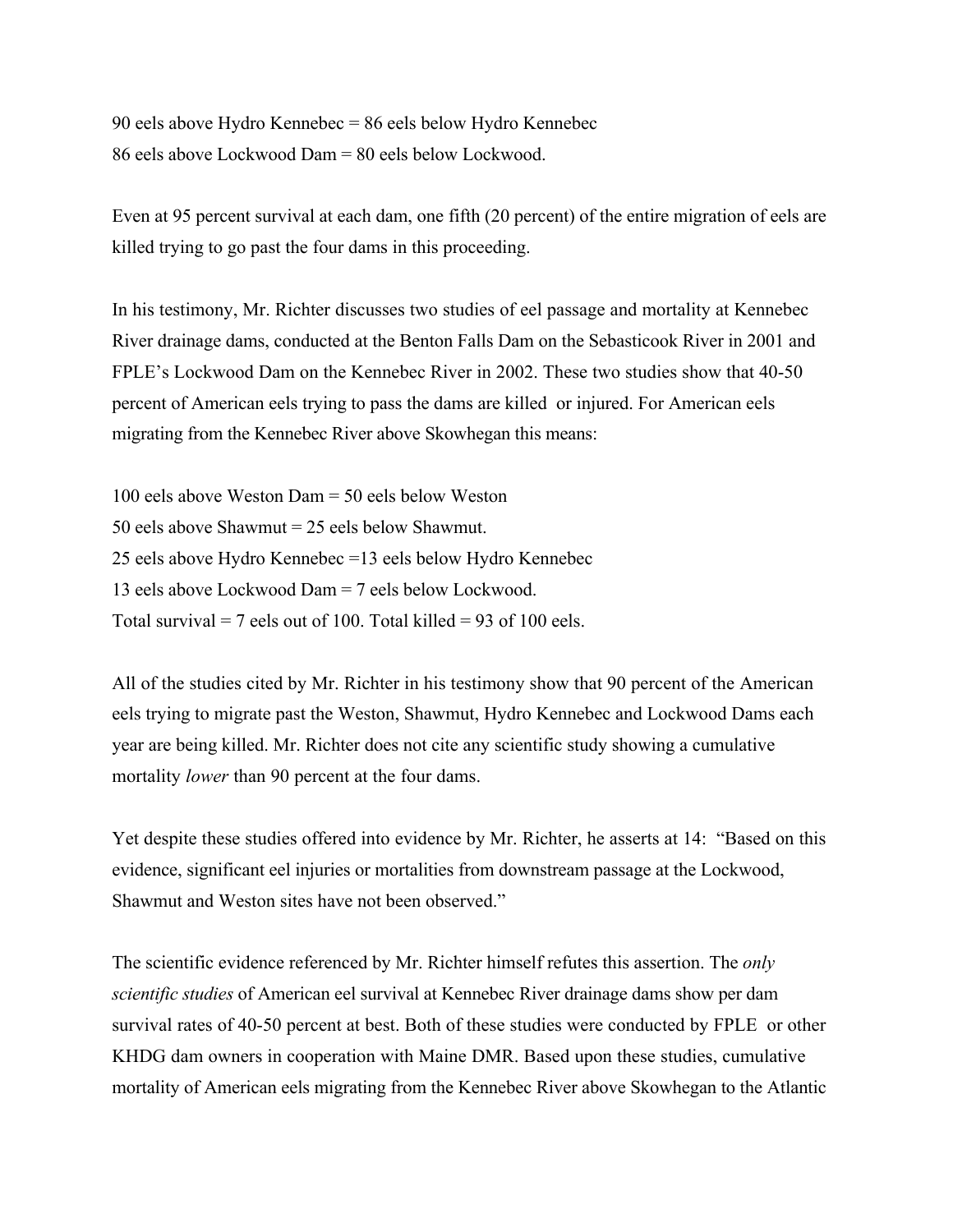Ocean exceed 90 percent. Simple arithmetic shows that unless FPLE's Weston, Shawmut and Lockwood Dams provide American eel survival of 95 percent or greater, they will kill 20 to 100 percent of all the pregnant American eels migrating down the Kennebec River each and every year.

4. Mr. Richter asserts at 15: "It is my best professional judgment that the existing arrangements for eel passage at the projects do not pose a threat to human health or the environment."

RESPONSE: This is provably false based on the evidence above, cited by Mr. Richter himself. In his testimony, Mr. Richter asserts that all known studies of American eel mortality at Kennebec River dams show mortality in the range of 40-50 percent per dam passage. Simple arithmetic shows that 90 percent of American eels migrating from Skowhegan would die if subjected to 40- 50 percent mortality at the Weston, Shawmut, Hydro Kennebec and Lockwood Dams. Yet, Mr. Richter states that such mortality of American eels is not "significant" or a "threat to the environment."

Mr. Richter provides no evidence to show the actual per dam mortality of American eels is lower than the 40-50 percent found during the 2001 and 2002 studies conducted at the Benton Falls and Lockwood Dams. Mr. Richter here asks the Maine BEP to completely ignore published study results that FPL itself has cited and referenced in its testimony. Instead, Mr. Richter asks the Maine BEP to base its decision entirely upon the results of studies that have not even happened yet, and may not happen at all -- and to completely dismiss as meaningless the results of all studies conducted thus far.

Mr. Richter's testimony consists entirely of physical evidence which proves the dams do kill American eels and studies which indicate FPLE's dams kill American eels. Mr. Richter's testimony is a pinata. The more you hit it, the more dead eels fall out of it.

### **II. TESTIMONY OF BRANDON KULIK.**

1. Mr. Kulik asserts at 5: "[T]o support restoration of anadromous populations, some form of site specific fish passage around an obstruction may be required, consistent with population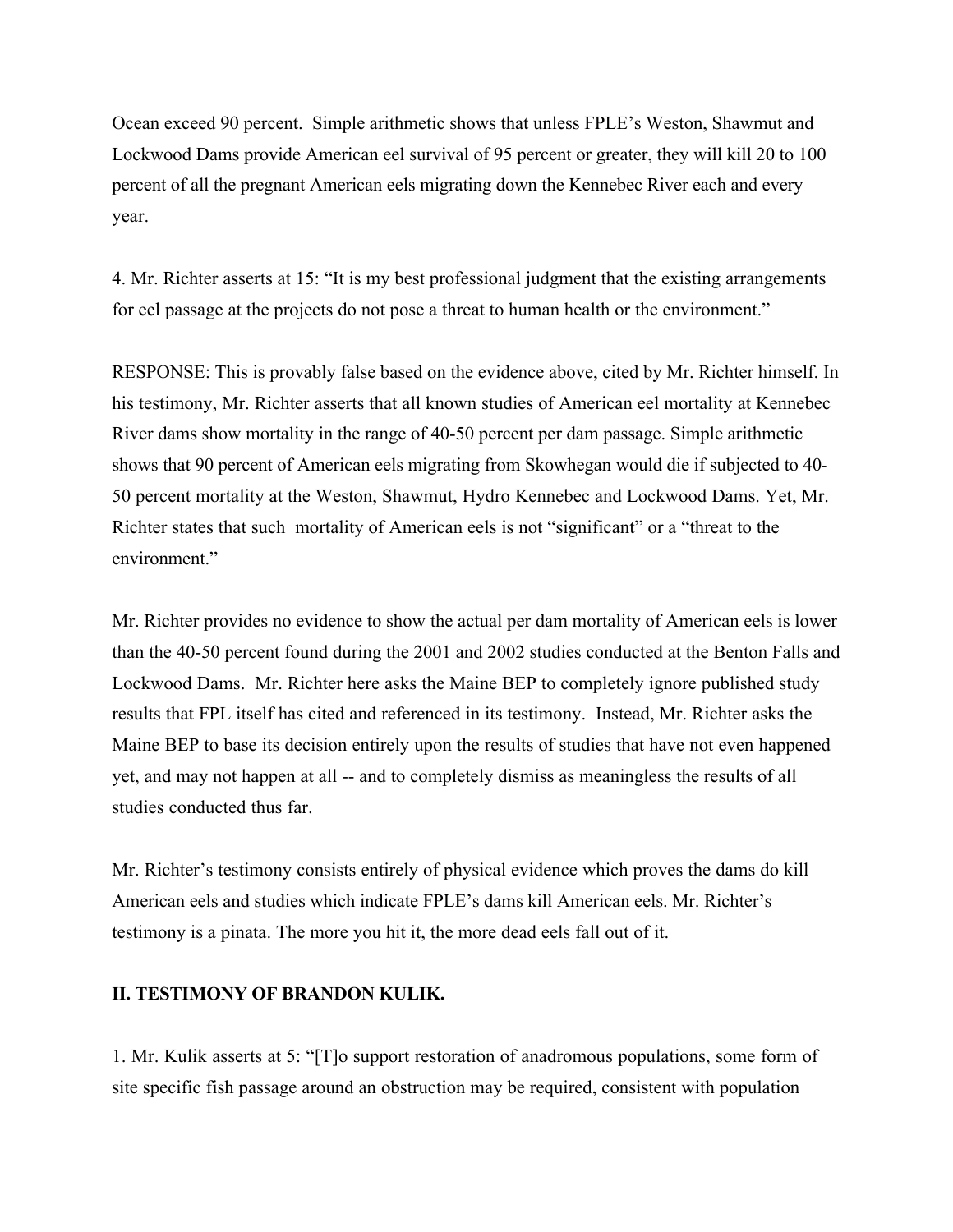management objectives established by the applicable natural resource agencies."

RESPONSE: This sentence is true, except for the last clause, which is completely false. Under Maine law, fish population objectives of natural resource agencies do not control legal requirements for safe and effective fish passage at hydro-electric dams. Such agency objectives, if they exist, are advisory only. Maine statute controls. See Maine BEP, Sept. 3, 2003, Findings of Fact and Order Denying Appeal of S.D. Warren Company:

"The draft plan, however, was not, as Warren contends, the "basis" on which the fish passage conditions were imposed. The plan was one piece of information, among others, that the Department considered in making its determination that certain fish passage conditions were necessary to meet water quality standards. Moreover, to the extent that Warren implies that a final fishery management plan is necessary before the Department may impose fish passage conditions in a certification, it is not correct as a matter of law. There is nothing in the statute or regulation that limits the Department's authority to require fish passage in order to meet water quality standards to those instances where a final fisheries management plan has been adopted by the relevant state agency(s) through a public process. Indeed, over the years, many fishways have been required by the Department and constructed and operated by hydropower project owners on rivers where no formal fishery management plan has been adopted.

"Taking Warren's argument to its logical extension, no fishways could be required anywhere by DEP (or, by the state's own fisheries agencies) unless a final fishery management plan had been adopted, even though (1) the state's fisheries agencies are already charged under law with restoring sea-run fish to their historic habitat, and (2) the DEP is already charged under law with restoring the chemical, physical and biological integrity of the State's waters. Such an argument has no legal basis and could limit the restoration of sea-run fish to Maine's waters and the attainment of water quality standards in Maine's waters."

2. Mr. Kulik asserts at 6: "Anadromous salmon, for example, predictably migrate downstream in the surface flow and mostly at night, and respond to accelerating flow fields ..."

RESPONSE: Here, Mr. Kulik admits that if much or most of the river's flow is being passed through the project turbines, migrating Atlantic salmon will be preferentially attracted to the intakes of the project turbines and the turbines themselves. As such, he concurs with the findings and conclusions of Maine DMR in a letter to FPLE dated May 8, 2006: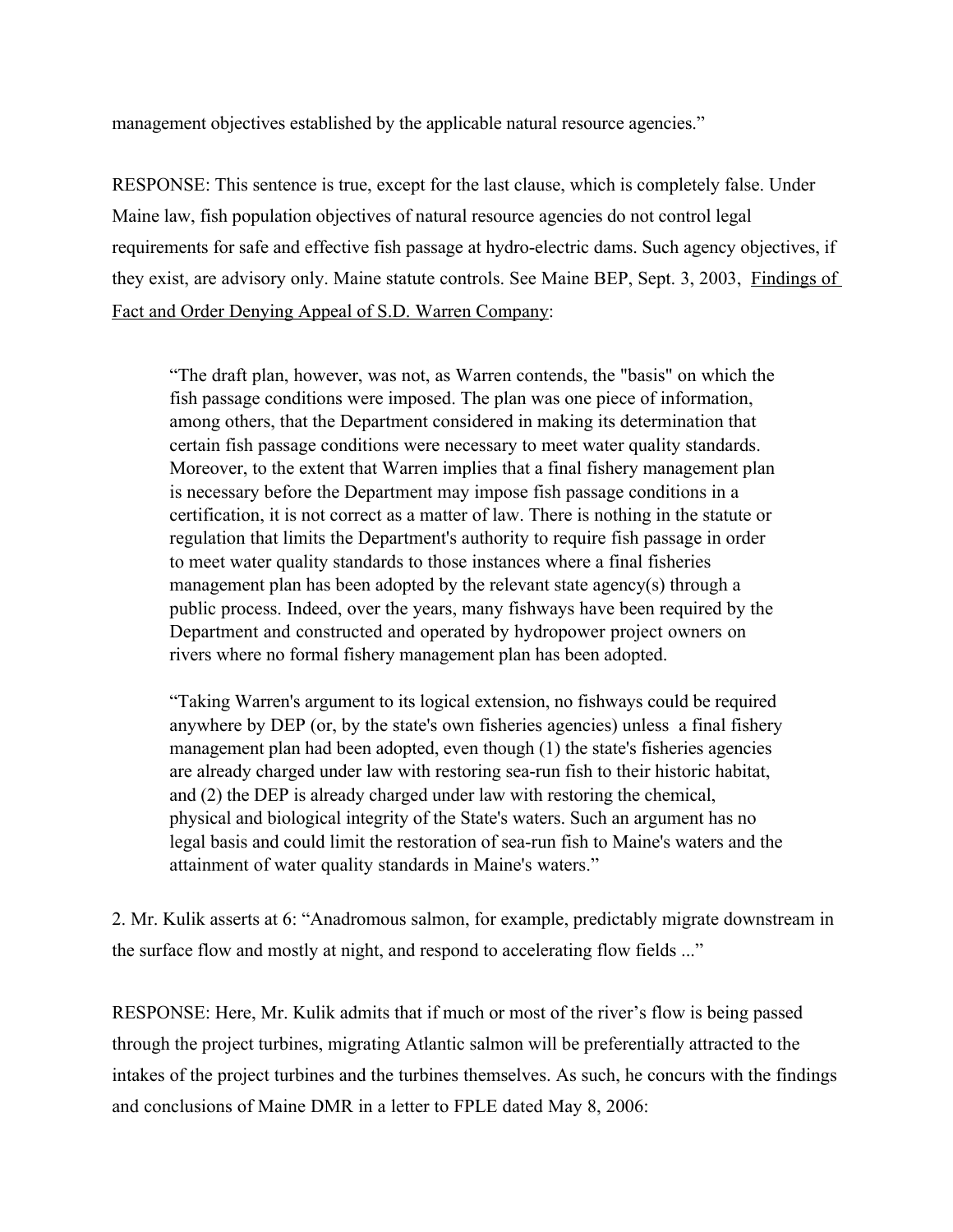"MDMR is concerned that controlled spill via bypass gates will not be an effective measure for downstream eel passage, and that significant injury or mortality to eels will occur unless additional measures are taken. In September and October, river flow exceeds hydraulic capacity only 5-15% of the time at the Weston and Shawmut projects and 40-50% of the time at the Lockwood Project and. If migrating eels are randomly distributed in the river, then eels will pass through the turbines at Weston and Shawmut 85-95% of the time and through the turbines at Lockwood 50-60% of the time. We note that both FPL Energy and MDMR have observed eel mortalities below the Shawmut Project."<sup>1</sup>

3. Mr. Kulik asserts at 6: "Thus, any passage condition that provides hydraulics conducive to fish passage is likely to pass these fish."

RESPONSE: In this assertion Mr. Kulik admits that migrating fish will be attracted to hydraulics conducive to them even if the selected passage route is fatal (ie. through turbines).

Mr. Kulik's statement means that fish trying to migrate downstream past a dam have no idea if the passage route they have selected will kill them.

Migrating fish cannot read signs that say "Danger. Hydroelectric Turbines Directly Ahead. Do not go any farther than this point." Large, prominent signs are posted at all four dams to warn upriver swimmers and boaters of the risk of death posed by the turbines of these dams. If the turbines were not dangerous, the dam owners would not post these signs, nor would public agencies require these signs to be prominently posted.

4. Mr. Kulik asserts at 7: "Anadromous fish can pass both upstream and downstream at the Lockwood, Shawmut and Weston hydro-projects with minimal injury or mortality."

RESPONSE: This is provably false and is contradicted by Mr. Kulik himself at 15.

At 15, Mr. Kulik cites an FPLE study of turbine survival of Atlantic salmon smolts at FPLE's  $\frac{1}{1}$  Letter of George Lapointe, MDMR Commissioner, to Christopher Shaw, FPL Energy, May 8, 2006 at 2.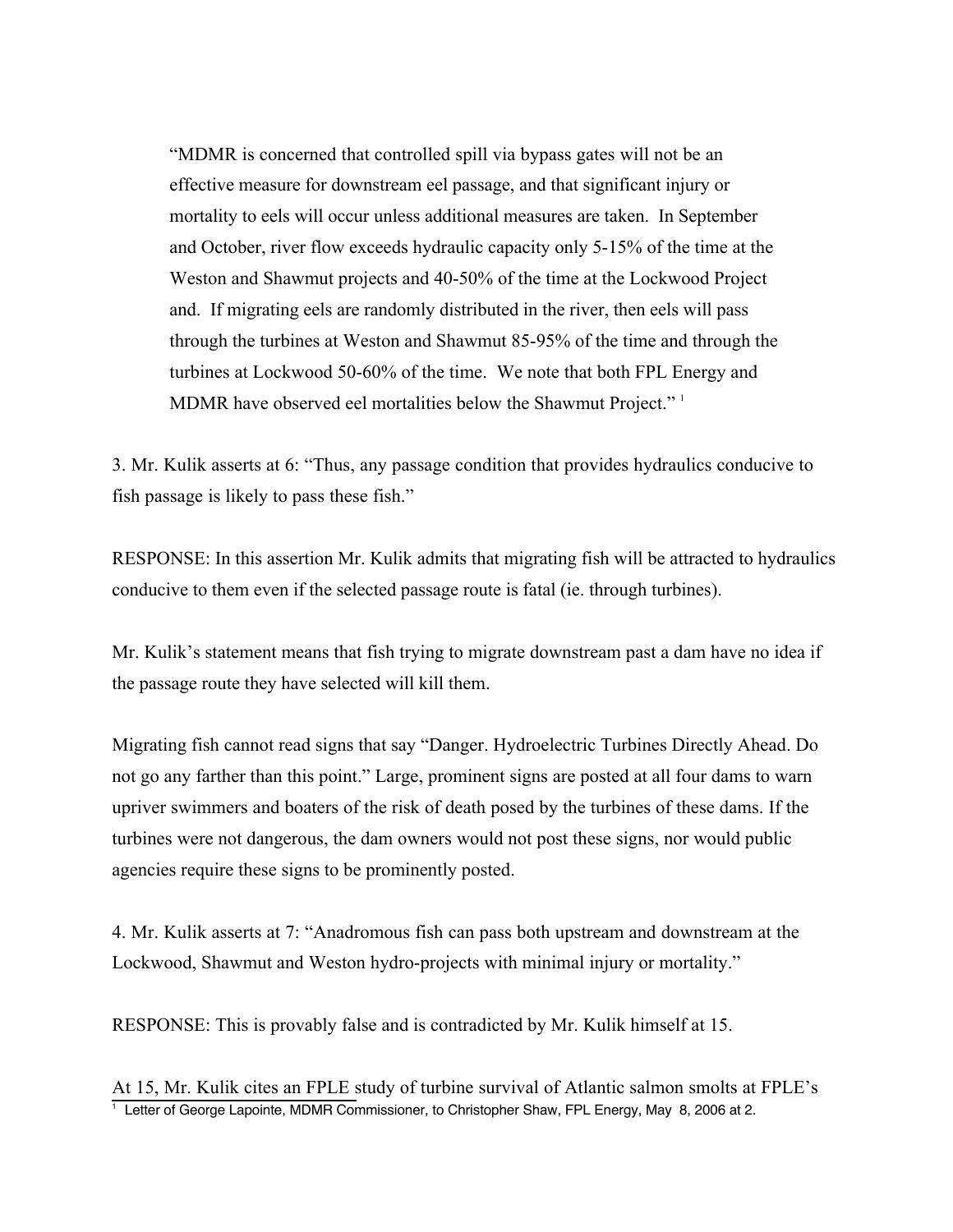Bar Mills Dam on the Saco River which showed 88 percent of smolts passing through the dam turbine survived. Adult Atlantic salmon migrating up the Kennebec River are now transported to the Sandy River, above all four of the subject dams, thus requiring a downstream migration for adults and juveniles (smolts) past all four of the subject dams. At the 88 percent turbine passage survival rate cited by Mr.Kulik at p. 15, the total mortality of Atlantic salmon smolts migrating past the four dams would be 40 percent. Starting with a group of 1,000 salmon smolts leaving the Sandy River:

1,000 smolts x 88 percent survival at Weston = 880 880 smolts x 88 percent survival at Shawmut = 774 774 smolts x 88 percent survival at Hydro Kennebec  $= 681$ 681 smolts x 88 percent survival at Lockwood = 599

Using Mr. Kulik's own cited figures, a cohort of 1,000 Atlantic salmon smolts migrating from the Sandy River would be reduced to 599 smolts at Waterville. Four hundred smolts (400) would be killed at the dams, ie. 40 percent.

By no possible interpretation or definition within fisheries science is a mortality rate of 40 percent considered "minimal injury or mortality," as Mr. Kulik asserts.

As such, Mr. Kulik's factual assertion is proven wrong by the exact same facts he cites to support it.

5. Mr. Kulik asserts at 8: "... passage is provided [at the dams] without significant injury or mortality to the migrating fish."

RESPONSE: Mr. Kulik fails to define or quantify the term. "significant injury or mortality."

6. Mr. Kulik asserts at 9. "Biologists trap, count, measure and truck the fish at Lockwood, then bypass the Shawmut, Hydro Kennebec and Weston dams and place the fish directly in targeted upriver spawning habitat."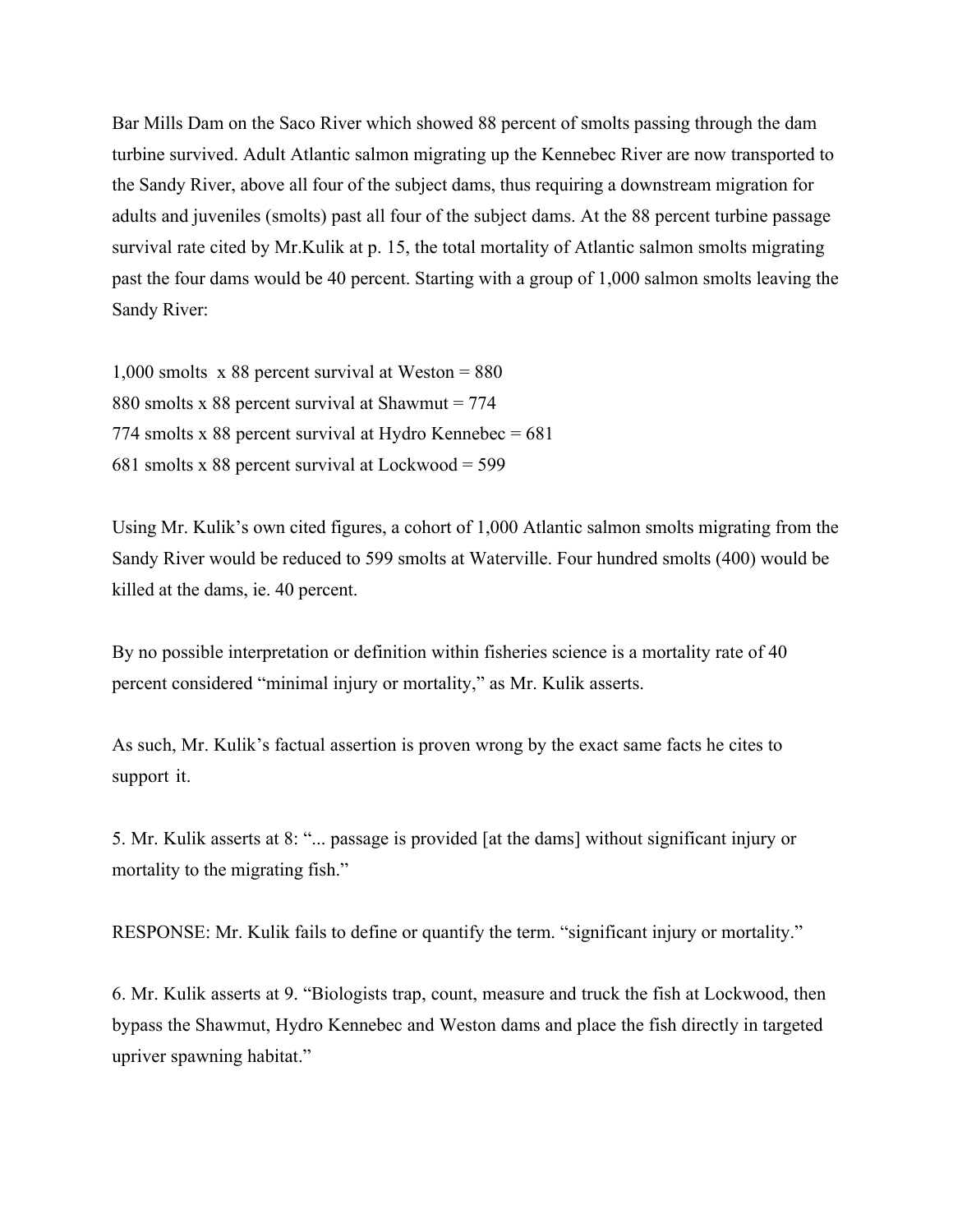RESPONSE: By this assertion, Mr. Kulik admits that trap and truck methods at the Lockwood are used to bypass the reaches of the Kennebec River between the Lockwood and Weston Dam, and thus prevent migrating fish from gaining access to these reaches. This deliberate "bypass" prevents these reaches from being in attainment of their water quality standards because indigenous migrating fish are not allowed to gain access to these reaches.

7. Mr. Kulik asserts at 10 that 15 adult Atlantic salmon were captured at Lockwood trap in 2006. Mr. Kulik fails to mention the fact that the Lockwood Dam fish trap failed to capture any American shad below the dam even though numerous American shad were present in the vicinity of the dam.

8. Mr. Kulik asserts at 12: " ... there is no evidence that these interim [downstream] fish passage measures at the projects are in any way hampering anadromous fish restoration on the Kennebec."

RESPONSE: This is provably false. Scientific data provided by Mr. Kulik at 15 show that cumulative turbine mortality for downstream migrants at the subject dams is 40 percent or higher each year. Mr. Kulik cites to no evidence showing that the annual death of 40 percent or more of a downstream migrating fish population i s not "significant" and does not "hamper" the restoration of the species. As discussed above in Robert Richter's testimony, simple arithmetic shows that per dam survival rates of 95 percent would still result in the death of 20 percent of all fish migrating from above the Weston Dam in Skowhegan to the Atlantic Ocean.

9. Mr. Kulik asserts at 13: "The KHDG Agreement provide a methodical scientific process for restoring runs of anadromous fish that includes monitoring and adjusting fish passage measures based on monitoring feedback. The Agreement anticipated the need to pass anadromous fish downstream toward the ocean without significant injury or mortality."

RESPONSE: Scientific data cited by Mr. Kulik at 15 shows that the subject dams are now causing significant injury and mortality to downstream migrants (ie. 40 percent cumulative mortality or higher). As such, Mr. Kulik's testimony demonstrates the subject dams are completely failing to fulfill the "need to pass anadromous fish downstream toward the ocean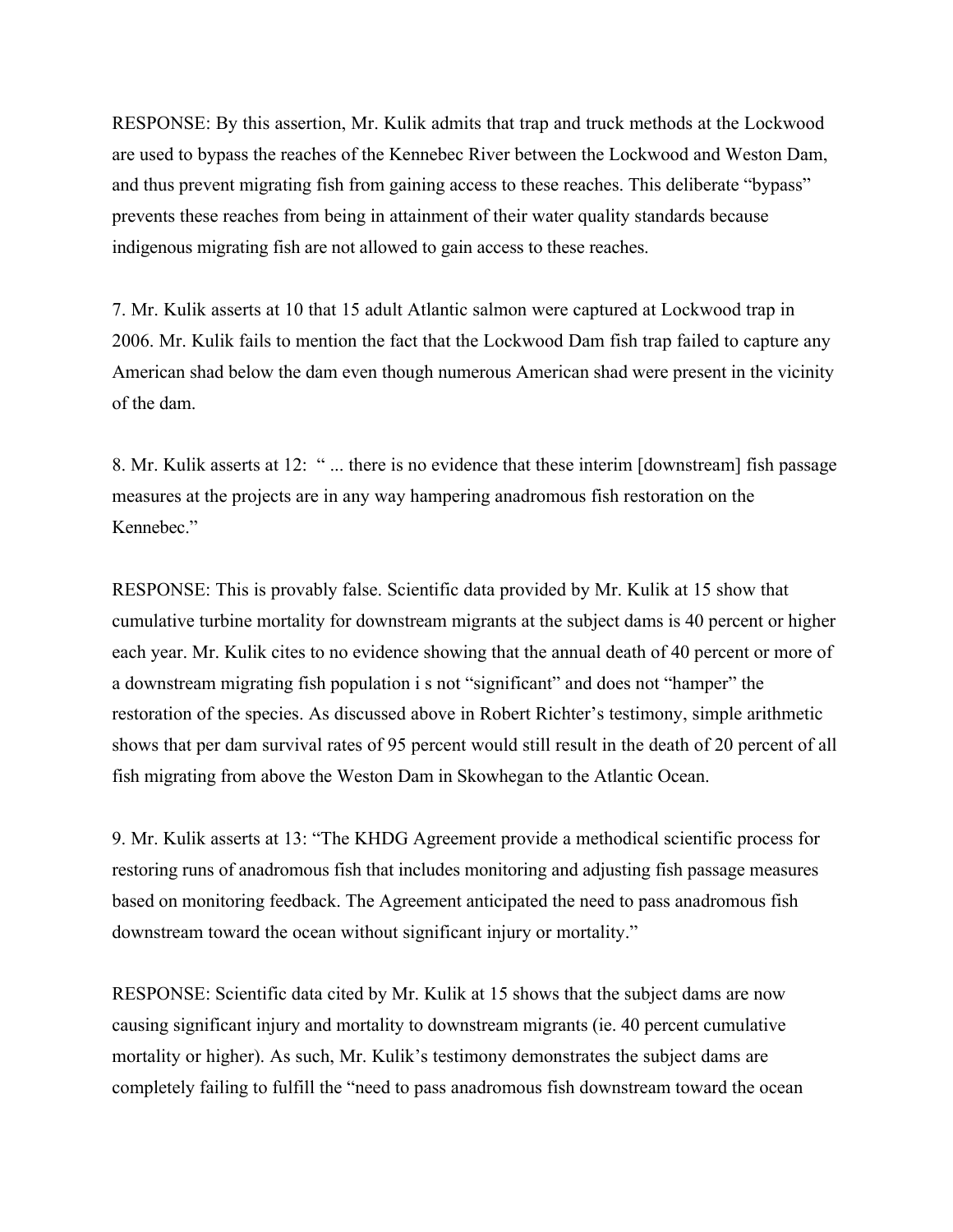without significant injury or mortality" as stated in the KHDG Agreement and Water Quality Certification Orders for the dams.

10. Mr. Kulik asserts at 13: "In most cases, the dams have gates and sluices already in place for the original purpose of passing logs and floating debris. These devices have been adapted for passing fish."

RESPONSE: By this assertion, Mr. Kulik admits the subject dams lack any passage mechanisms or devices specifically designed, manufactured and installed for the purpose of safely passing migrating fish. As Mr. Kulik admits above, the "passage facilities" were constructed for the sole purpose of allowing logs and other floating debris to be passed over the dam structure. These structures were never designed nor intended to be used for the purpose of safely passing migrating fish. As such, the size, location and design parameters of these structures have never been subjected to scientific analysis as to their adequacy or fitness for passing migrating fish. Nor have these structures been reviewed and approved by expert fisheries agencies as being suitable or effective at safely passing migrating fish. As such, Mr. Kulik's assertion at 13 that "these devices have been adapted for passing fish" is provably false.

12. Mr. Kulik at 15 cites and discusses scientific studies conducted at hydro-electric dams on the Saco River to determine turbine mortality on Atlantic salmon smolts at those facilities.

RESPONSE: Based upon the data cited by Mr. Kulik, Atlantic salmon smolts and other migrating fish could suffer 40 percent or greater cumulative mortality when attempting to migrate down the Kennebec River past the Weston, Shawmut, Hydro Kennebec and Lockwood Dams.

13. Mr. Kulik describes at 16 the discovery and documentation of severe fish kills at the Benton Falls Dam by the Petitioner and Maine DMR. Mr. Kulik asserts "If any large numbers of these fish were in fact being killed and injured by turbine passage at these sites [the subject dams], the evidence would readily observable and documented, as noted by petitioners' reference to the Benton Falls project on the Sebasticook River. The fact that no such occurences have been documented at Lockwood, Shawmut and Weston despite direct monitoring is indicative that there are no significant problems at these projects."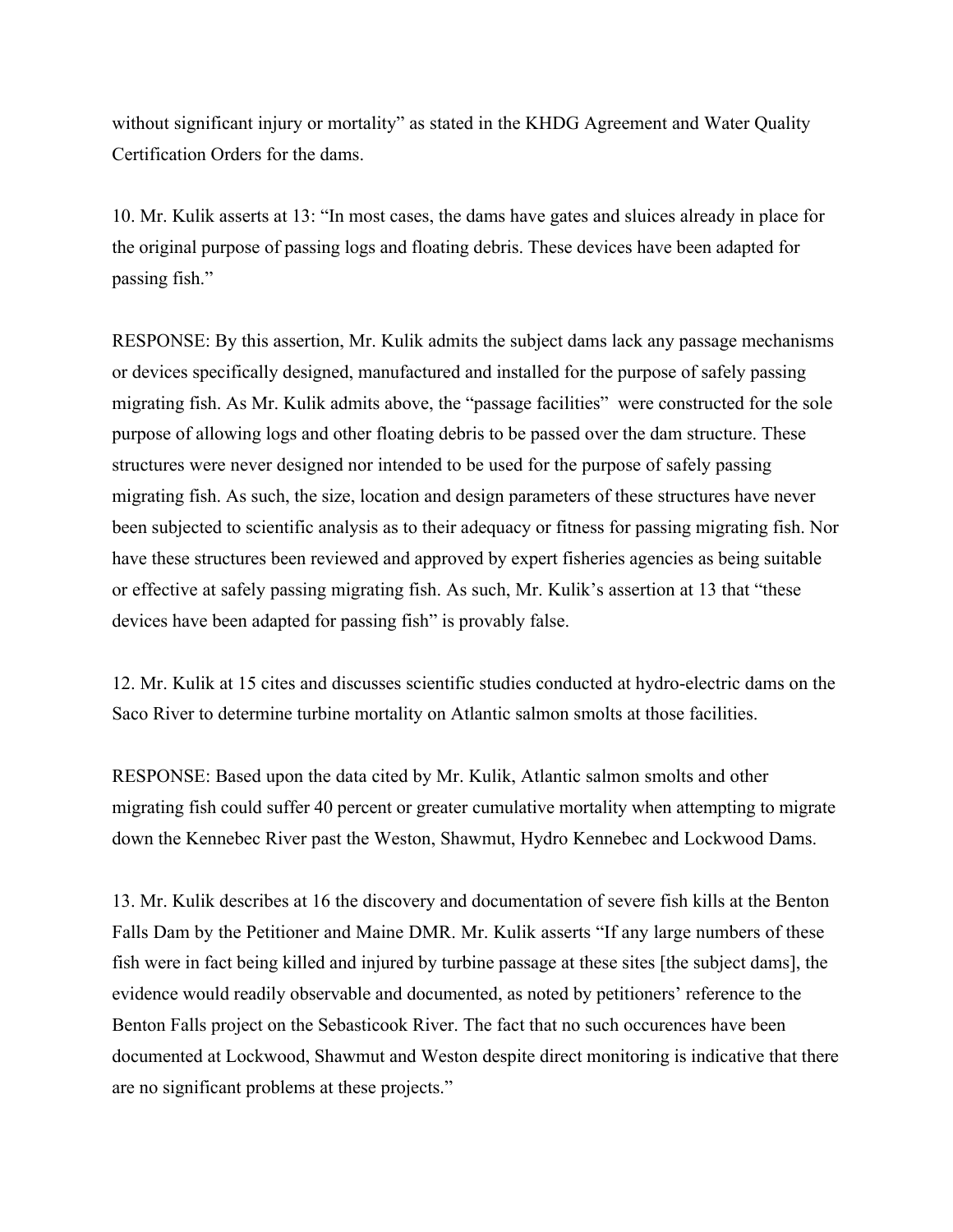RESPONSE: This statement is provably false for a number of reasons. First, Mr. Kulik misrepresents the facts surrounding the October, 1999 alewife kill at the Benton Falls project and the October 2004 American eel kill at the Benton Falls Project. The Petitioner, Douglas H. Watts, personally discovered and documented both of these severe fish kills and therefore has firsthand, eyewitness knowledge of both. The 1999 and 2004 fish kills were discovered by sheer luck and accident. Had Mr. Watts himself not spontaneously decided to go fishing below the Benton Falls Dam on Oct. 12, 1999 that severe fish kill of alewives would not have been discovered. Had Mr. Watts not driven to the Benton Falls Dam at 7 a.m. on October 14, 2004 and then observed a bald eagle pecking at an eel carcass on a gravel bar in the center of the Sebasticook River channel well below the Benton Falls Dam, the magnitude of the Oct. 2004 eel kill would never have been discovered. Mr. Kulik's assertion is provably false for the following additional reasons:

a) If no witnesses are present, large numbers of migrating fish can be killed at hydro-electric dams without anybody noticing. This is axiomatic.

b) Because of the physical mechanism by which dead and injured fish are carried and dispersed by river currents below hydro-electric dams, large numbers of dead fish can go completely undetected unless intensive, directed efforts are undertaken to find them. And even then, a large amount of sheer luck and serendipity may be necessary to find the bodies.

c) In both incidents Mr. Kulik cites, a private citizen discovered these fish kills. Dam operators were either not present during the kills or were not aware of them. These severe kills also went completely unnoticed by expert fisheries agencies who purportedly were supposed to watch out for them and discover them. This is especially pertinent in the 2004 Benton Falls fish kill because Maine DMR and the Benton Falls Dam owner had direct evidence as early as 2001 that the dam was killing massive numbers of eels each and every fall.

d) Large fish kills at hydro-electric dams occur episodically, often in short but intense bursts. This is due to the very specific behavioral attributes of various migrating fish species. Juvenile alewives and shad travel in very large schools, numbering in the tens of thousands, and may attempt to pass a dam in a matter of a few minutes, followed by many hours in which no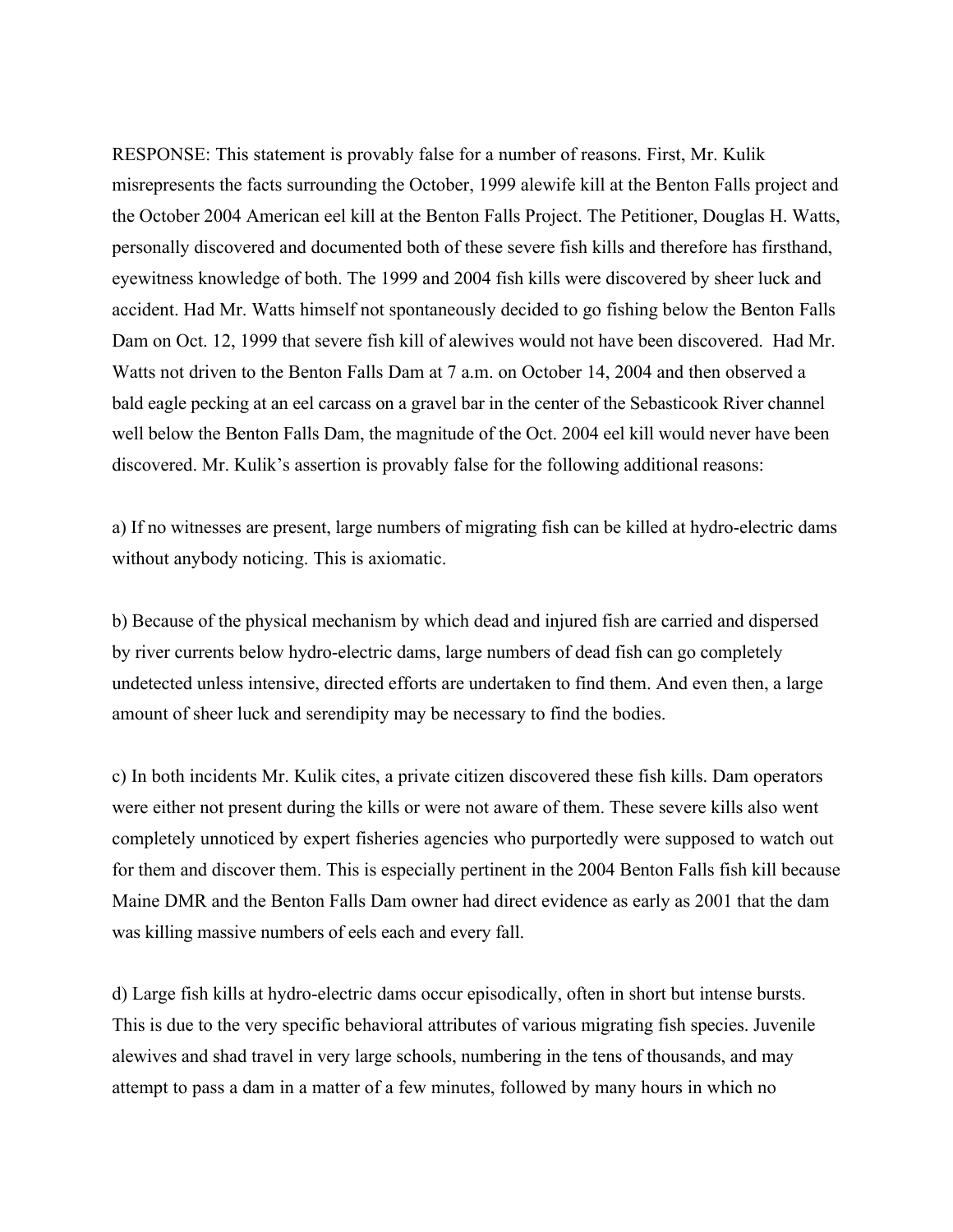alewives or shad pass until the next school arrives. As such, a very large school of juvenile alewives or shad could be killed at a hydro-electric dam in a matter of minutes and not ever be noticed by even the most attentive dam operator making observations once every hour or once every several hours. Adult American eels migrate at night. This habit makes it impossible for even the most attentive dam operator to observe them trying to pass a dam.

e) The size and character of the Kennebec River and the Weston, Shawmut and Lockwood Dams make it impossible to rely upon the observational methods used at the Benton Falls Dam to discover and document episodic fish kills. This fact is summarized by MDMR fisheries scientist Nate Gray in a Dec. 20, 2007 email in which he states:

"The big dams with deep tailraces could hide an army of dead and you'd never know. I base that observation on experience. Once injured or killed the eels do not float. Only the injured will make it an appreciable distance downstream as we've seen at Benton. The less the injury the greater the distance."

15. Mr. Kulik asserts at 16: "Scientific monitoring data show that these fish stocks are increasingly abundant under the passage conditions provided by the Agreement."

RESPONSE: This assertion so vague as to be meaningless. Which fish stocks? In what river? In which river reaches? The "flourishing commercial alewife fishery" Mr. Kulik cites at 16 is on the Sebasticook River, not the Kennebec River, and therefore has no relevance to this proceeding. The "successful breeding" of anadromous fish cited by Mr. Kulik in Yoder *et al.* (2004) refers to the free-flowing reach of the Kennebec River below Waterville -- not the Kennebec River above the subject dams, and thus is not relevant to this proceeding.

As such, the only direct references to fish abundance provided by Mr. Kulik are not relevant to the issue of effective fish passage at the subject dams. Mr. Kulik cites to no studies or evidence regarding the health of fish stocks that depend upon safe and effective fish passage at the subject dams. This is called "apples and oranges."

16. Mr. Kulik at 20 discusses the status of Atlantic salmon in the Kennebec River pursuant to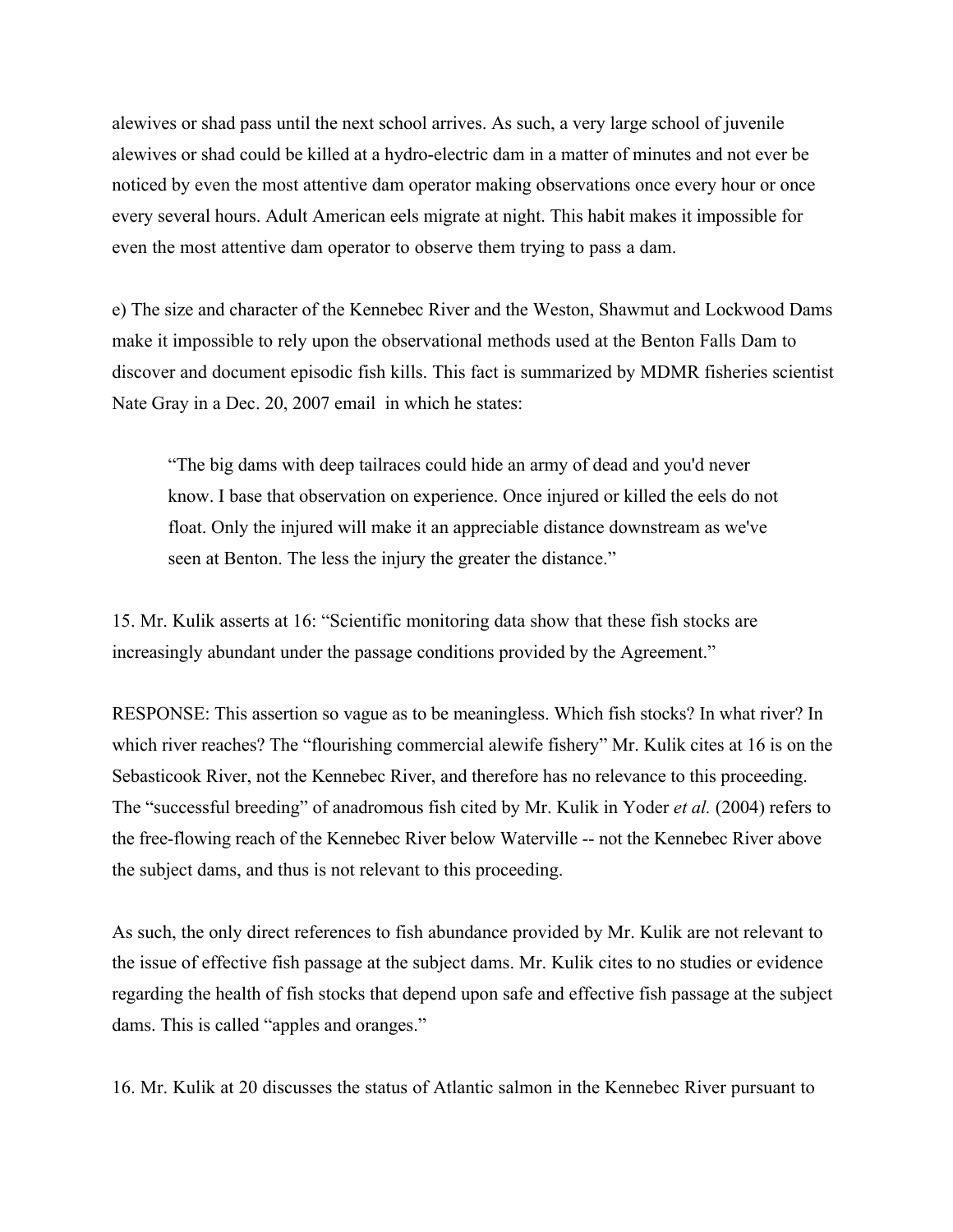the U.S. Endangered Species Act.

RESPONSE: Contrary to Mr. Kulik's assertion at 20, the Sept. 2006 Status Review of the Gulf of Maine DPS of Atlantic salmon states at p. 55 that all anadromous Atlantic salmon in the Kennebec River are part of the Gulf of Maine Distinct Population Segment of Atlantic salmon:

"Therefore, recent research supports the inclusion of all anadromous Atlantic salmon whose freshwater range occurs in the watersheds from the Androscoggin northward along the Maine coast to the Dennys (see figure 6.2.2), including all associated conservation hatchery populations (including those currently maintained at Green Lake and Craig Brook National Fish Hatcheries) into one Gulf of Maine Distinct Population."

Fay, C., M. Bartron, S. Craig, A. Hecht, J. Pruden, R. Saunders, T. Sheehan, and J. Trial. 2006. Status Review for Anadromous Atlantic Salmon (*Salmo salar*) in the United States. Report to the National Marine Fisheries Service and U.S. Fish and Wildlife Service. 294 pages.

The delineation of the Gulf of Maine DPS quoted by Mr. Kulik at 20 is outdated and incorrect. The Sept. 2006 Status Review declares this fact at p. 43:

"Finally, it is important to note two differences between the current analysis and that conducted by the 1999 BRT. First, the 1999 BRT excluded fish inhabiting the three large rivers (Penobscot above the site of the former Bangor Dam, Kennebec above the site of the former Edwards Dam, and the Androscoggin). The decision to not include the large rivers in the GOM DPS was based on the lack of a comprehensive genetic survey when the 1999 Status Review was being prepared. That information is now available and is being considered in detail in section  $6.3.1.3$ ."

This finding was reinforced on Nov. 14, 2006 when the Depts. of Interior and Commerce issued a positive 90-Day finding on the May 2005 petition submitted by Douglas Watts et al. to list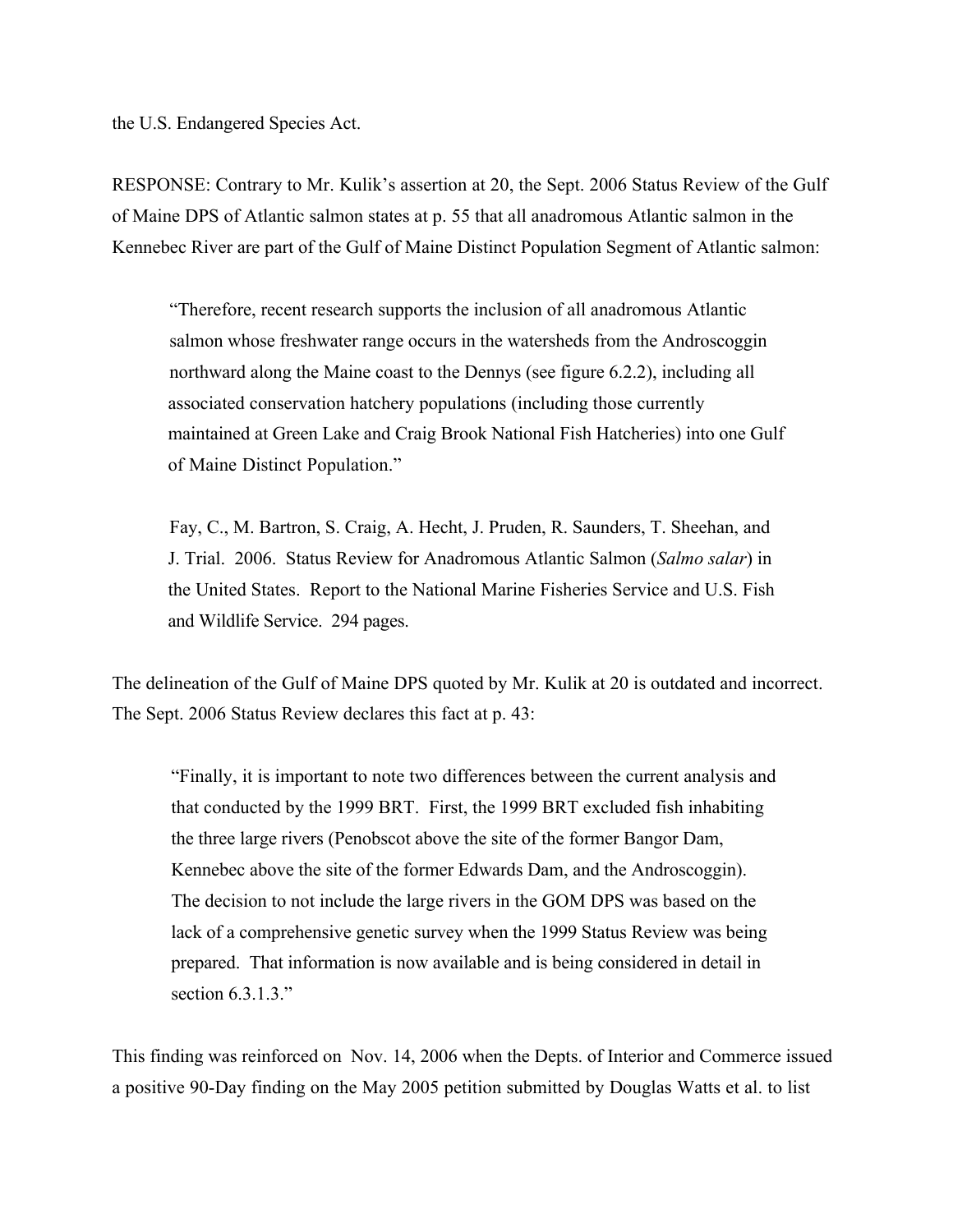Atlantic salmon in the Kennebec River as an endangered species under the U.S. Endangered Species Act (Federal Register: 66298-66301).

It is unclear why Mr. Kulik fails to note, reference or even be aware of these 2006 scientific and regulatory findings regarding Atlantic salmon in the Kennebec River, given that his purpose here is as an expert in fisheries science.

The peer-reviewed scientific findings in the Sept. 2006 Status Review refute the assertions made by Mr. Kulik, cited to Paul Christman of the Maine Atlantic Salmon Commission, that "there is no remnant salmon population established in these waters [Kennebec River above Augusta]" and "Atlantic salmon native to the upper Kennebec were extirpated many decades ago."

Mr. Kulik is aware, or should be aware, that the U.S. Dept. of Interior and Commerce in their 2006 Status Review do not consider the salmon in Bond Brook and Togus Stream to be separate and distinct populations from Atlantic salmon living in the accessible portion of the Kennebec River. All of the anadromous Atlantic salmon in the Kennebec River today are considered to be part of the Gulf of Maine Distinct Population Segment of Atlantic salmon. As such, Mr. Kulik's assertion that the 15 salmon captured at the Lockwood fish trap in 2006 are "unrelated" to salmon from Bond Brook and Togus Stream has no scientific meaning.

Mr. Kulik states at 20: "Atlantic salmon in the Kennebec River above Augusta are not presently classified as part of the DPS ..." Mr. Kulik is wrong.

As such, all 15 of the Atlantic salmon captured at the Lockwood Dam fish trap in 2006 are part of the Gulf Of Maine Distinct Population of Segment of Atlantic salmon. Mr. Kulik states at 21 they are not. Mr. Kulik is wrong.

Mr. Kulik states the existence of two distinct, extant Atlantic salmon populations in Bond Brook and Togus Stream, two lower tributaries of the Kennebec River. This is wrong. Published survey data by the Maine Atlantic Salmon Commission since 1999 shows that Atlantic salmon have completely abandoned these two small streams in favor of spawning habitat in the restored 20 mile section of the Kennebec River from Augusta to Waterville. The descendants of salmon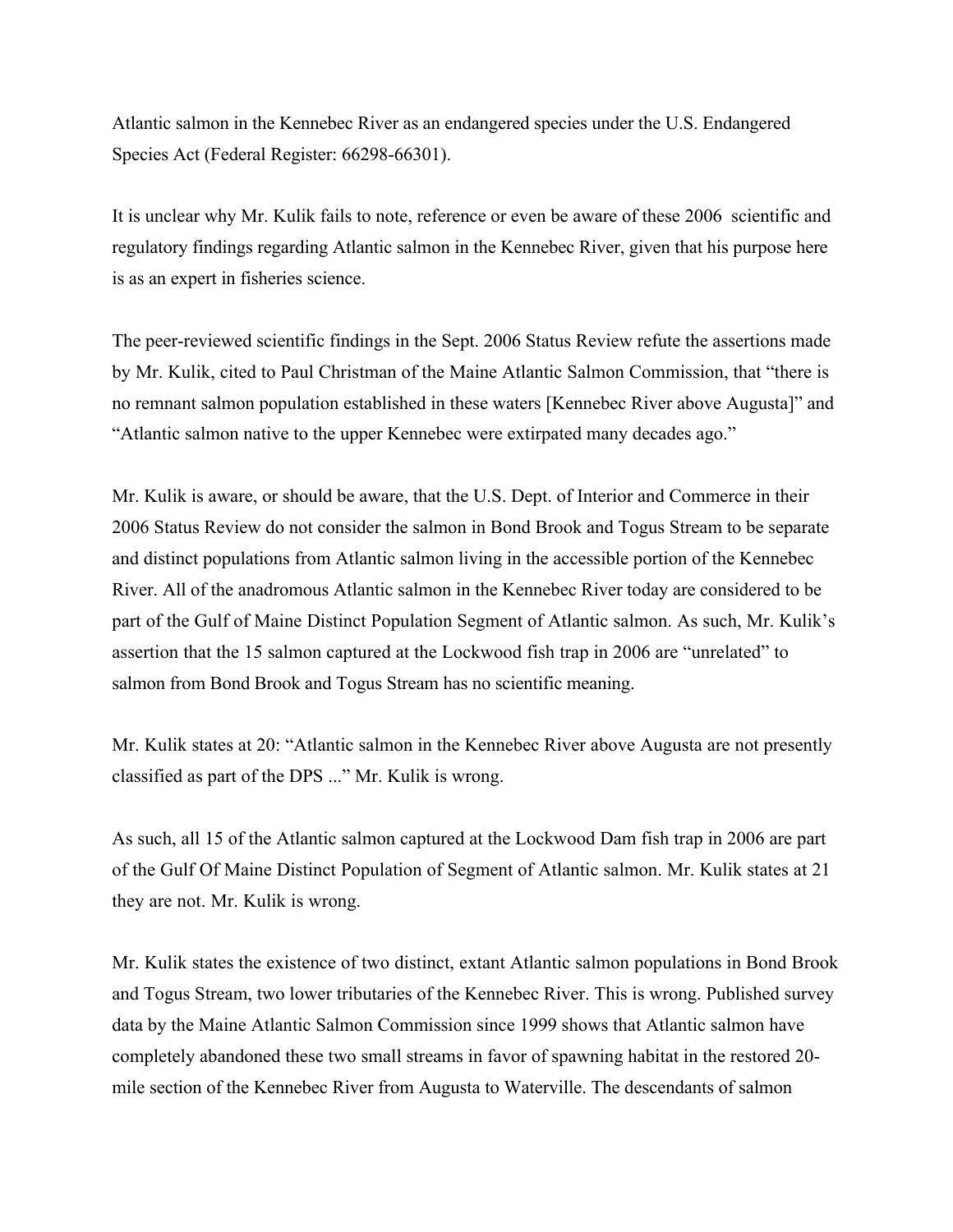which spawned in Bond Brook and Togus Stream prior to the removal of the Edwards Dam are now spawning in the Kennebec River from Augusta to Waterville.

At 21, Mr. Kulik states of the 15 salmon captured at the Lockwood Dam fish trap in 2006 that genetic studies show "none of these salmon was related to the Bond Brook or Togus population." Mr. Kulik cites to no scientific evidence or references to support this factual statement. Nor does he describe how genetic analysis could demonstrate a provable "relation" between these Kennebec salmon and two "populations" which ceased to functionally exist six years ago.

In review, virtually every scientific assertion made by Mr. Kulik regarding Atlantic salmon at pp. 20 and 21 is provably false and refuted by peer-reviewed scientific studies published in 2006 that he is or should be intimately familiar with as a professional fisheries scientist in Maine.

17.Mr. Kulik asserts at 22: " ... the Lockwood, Shawmut and Weston dams do not jeopardize the existence of Atlantic salmon because downstream fish passage is already provided."

RESPONSE: This assertion is proven false by Mr. Kulik's own citation of scientific data at 15 regarding turbine mortality studies of Atlantic salmon smolts. Using the data supplied by Mr. Kulik, simple arithmetic shows that cumulative passage mortality for Atlantic salmon smolts migrating from the Sandy River could exceed 40 percent each year. There is no question that a mortality rate of 40 percent would jeopardize the existence of the Kennebec River Atlantic salmon population.

18. Mr. Kulik at 23 describes existing downstream passage conditions at the Weston, Shawmut and Lockwood dams: "Although these structures were historically built for other purposes at the projects, they are now opened specifically during the times of year required for moving anadromous fish downstream. These fishways are monitored by DMR and FPLE biologists, and results are documented, reviewed and discussed in an annual scientific forum .... This type of downstream anadromous fish passage is conventional as it has been successfully adopted at numerous hydroelectric projects ..."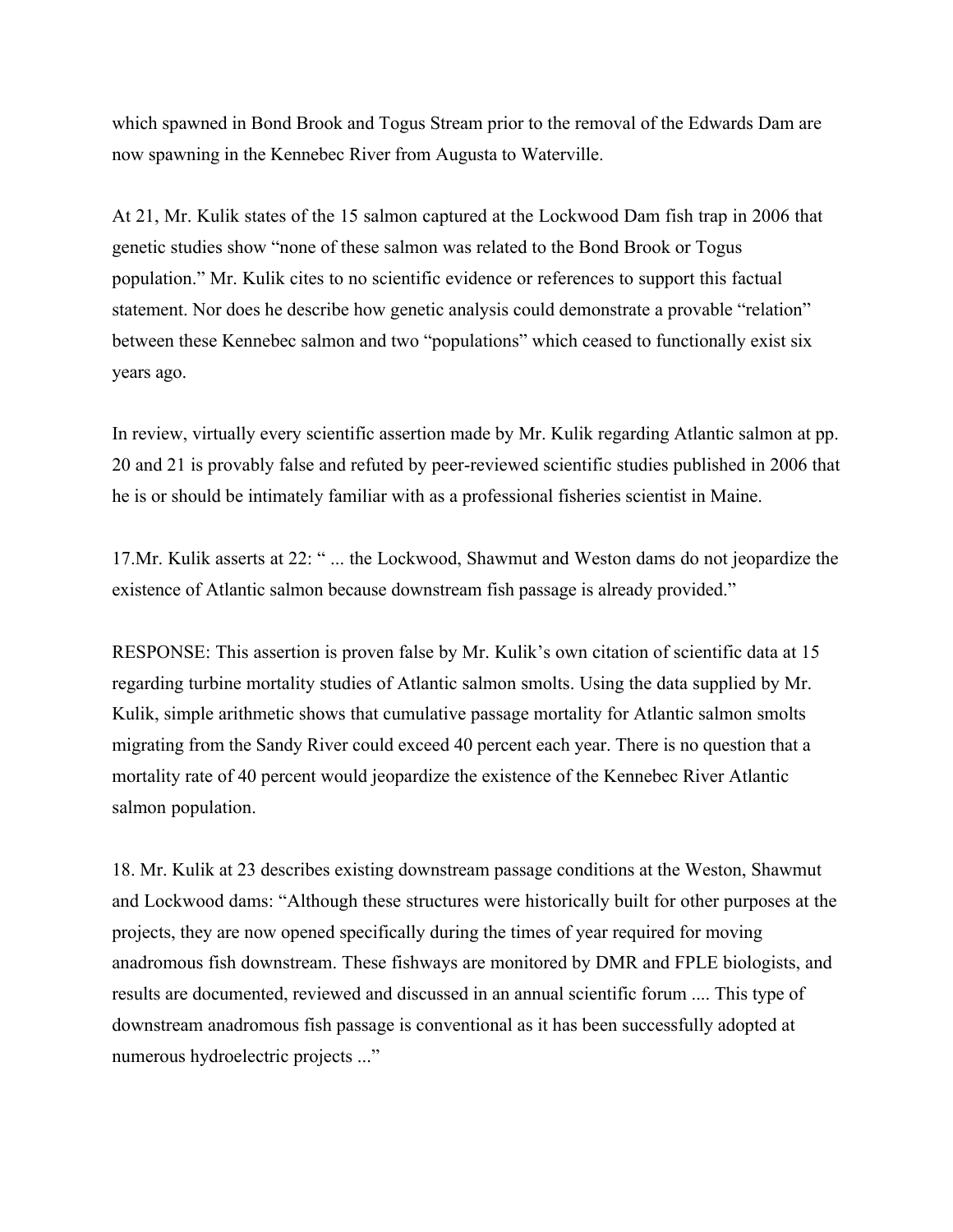RESPONSE: This assertion is provably false. There are no specifically and intentionally designed, manufactured and installed downstream fish passage facilities at the three dams. What Mr. Kulik describes as "fishways" and "structures" are either log and trash sluices dating from the dams' original construction or the dam spillways themselves. Mr. Kulik here attempts to equate a log sluice with a carefully designed, engineered and tested downstream fish passage system. This is no different than saying a socket wrench is a hammer because you can tap a small nail into a piece of wood with its handle.

Mr. Kulik has defined "downstream fishway" so loosely that this term can be applied to any portion of the dam that fish can possibly swim over, around or through. By using Mr. Kulik's stated definition of "downstream fishway," one would have to conclude that the *entire dam* is a downstream fishway. Mr. Kulik asserts that "downstream fishways" exist at the dams today based upon the simple fact that the dams themselves exist today. This is circular logic.

Mr. Kulik takes us through this tortured argument solely to avoid admitting that the Weston, Shawmut and Lockwood dams are not equipped today with any downstream fishways as this term is defined and understood by professional fisheries scientists. The "fishways" and "structures" described by Mr. Kulik at 23 are nothing more than the dams themselves, including their turbines. This fact puts Mr. Kulik in the odd position of asserting that the turbines of a hydro-electric dam were designed and installed for the specific purpose of safely passing migrating fish; and that the entire dam was specifically designed as a downstream stream fish passage facility. Such a formulation fails the straight face test.

Mr. Kulik is aware that a real, actual downstream fish passage facility is designed and engineered from scratch for the highly specific goal of safely and effective passing migratory species. Mr. Kulik is aware that such facilities must be carefully and specifically designed in response to the precise fish species and life stages of those species which must be safely passed and their specific behavioral attributes. Mr. Kulik is aware that the location, number, design and size of the facilities must take into account the unique characteristics of the dam in question. Mr. Kulik is aware that successful downstream fish passage design is dependent on a high degree of knowledge and understanding of the hydraulic flow fields directly above the dam and how these flow fields can be used or modified to increase the effectiveness of the installed downstream fishway. In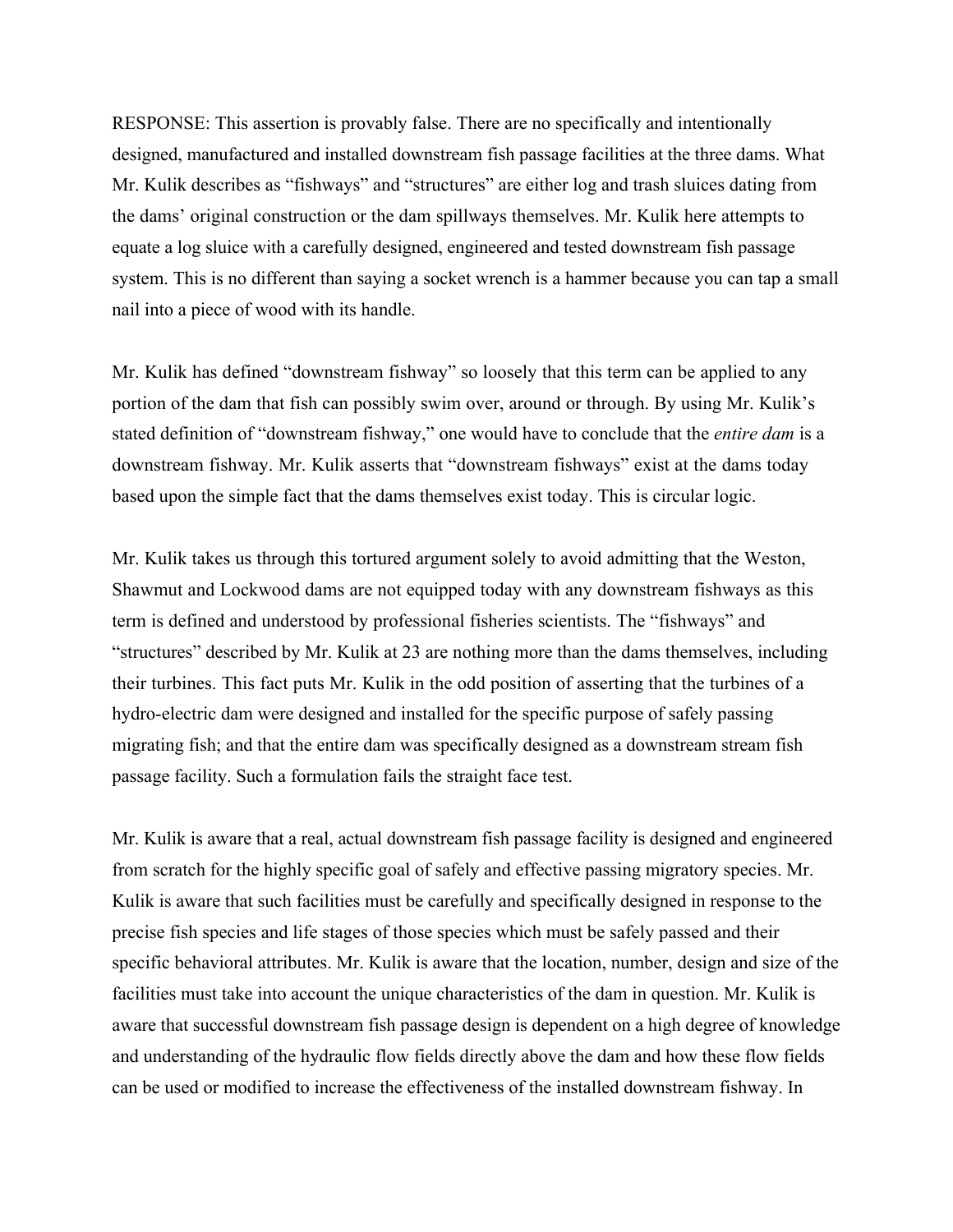sum, Mr. Kulik is completely aware via his professional work and expertise that designing and constructing an effective and successful downstream fish passage system at a hydro-electric dam is a very tightly focussed, complex and specialized fusion of fisheries biology, hydraulics, engineering and testing.

By his own assertions at 23 Mr. Kulik admits that what he calls downstream "fishways" and "structures" at the Weston, Shawmut and Lockwood Dams lack all of the known and accepted attributes of actual downstream fish passage facilities for the simple reason that they were never constructed or designed for the highly specific purpose of safely and effective passing the specific species and life stages of fish that exist in the Kennebec River. By Mr. Kulik's proferred definition, virtually any structure could be called a "downstream fishway" -- including the entire dam.

20. Mr. Kulik asserts at 23: "It is inappropriate to prematurely dismiss this form of passage as inadequate, in the absence of any data or any site-specific evidence that indicates otherwise. The effectiveness of these facilities has been and will continue to be studied by FPLE under the guidance of the resource agencies, the KHDG agreement and each applicable FERC license."

RESPONSE: This assertion is provably false based upon the facts discussed above. Mr. Kulik asserts here that any and all of the portions of the dams which water and fish can pass over or through are *de facto* "downstream fishways." This utterly perverts the accepted scientific and engineering definition of a downstream fishway. This is no different than saying a very large nail is a "hammer" because you can pound a small nail with it.

The burden of proof is not upon the Petitioners to provide evidence that the "structures" Mr. Kulik describes are not fishways. Mr. Kulik readily admits they are not. The commonly accepted scientific and engineering terms for these structures are: log sluices, trash gates, hydro-electric turbines, power canals, turbine intakes and spillways. Here, Mr. Kulik is making the extraordinary and non-intuitive assertion that these structures are in fact fishways. Since these structures are not fishways, the burden of proof falls upon Mr. Kulik and FPLE to provide compelling, affirmative evidence that these structures actually serve a very specific function they were never designed to perform.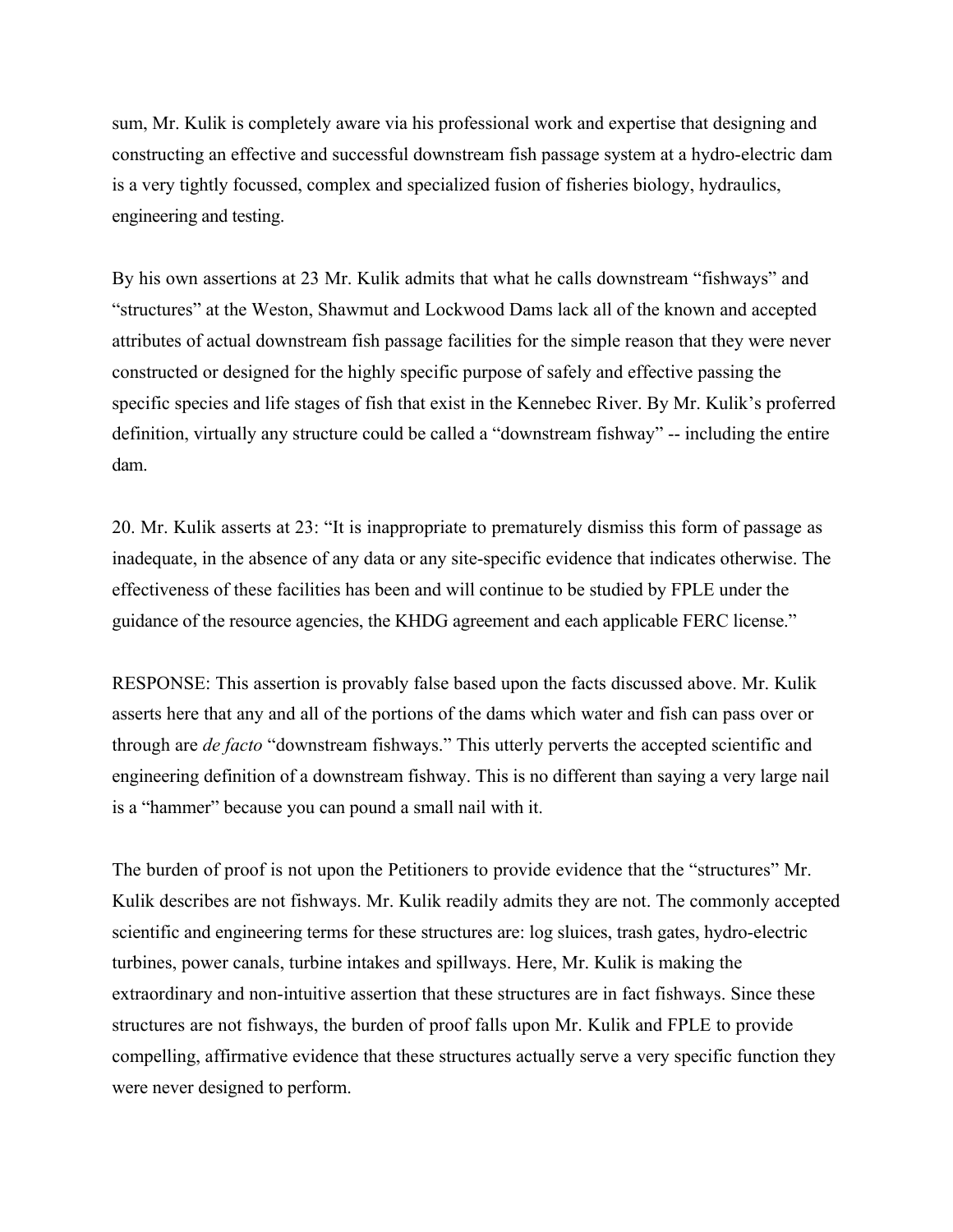The burden of proof is upon FPLE to provide affirmative evidence that these various "structures" are actually doing an equal or better job at safely passing migrating fish than specially designed, engineered and tested "state of art" downstream fish passage facilities of the type now in operation at the Benton Falls Dam, the Burnham Dam, the American Tissue Dam and numerous other hydro-electric dams across New England and the United States.

Mr. Kulik's assertion is fundamentally wrong here for the simple reason that the KHDG Agreement and the Water Quality Certification Orders for the dams specifically require "permanent downstream fish passage facilities" to be installed at the dams upon installation of permanent upstream fish passage facilities. These permanent facilities cannot be constructed and installed until the completion of a formal consultation and design/engineering process between the dam owner, the State of Maine, the U.S. Fish & Wildlife Service and the FERC. Within this process, if FPLE wished to assert that the dams, as built, already provide equal or better downstream fish passage than any potential "state of art" downstream fish passage facility, FPLE would be required to provide affirmative evidence to prove this, in the form of approved and detailed effectiveness studies.

Mr. Kulik's interpretation of burden of proof here is also refuted by the plain language of Maine's water quality statutes pursuant to water quality certification for hydro-dams under §401 of the federal Clean Water Act. By these statutes, the license applicant bears the burden of proof to show their activities will not cause violations of applicable state and federal water quality standards and designated uses. 38 MRSA §636(8) (The department shall approve a project when it finds that the applicant has demonstrated that there is reasonable assurance that the project will not violate applicable state water quality standards, including the provisions of 38 MRSA §464 (4)(F), as required for water quality certification under the United States Water Pollution Control Act, Section 401.) Therefore, the plain language of controlling statute compels the license applicant to provide affirmative evidence showing their activities will not cause a violation of water quality standards and designated uses. This means that if FPLE wishes to assert here that a 70-year-old log and trash sluice has been magically transformed into a 21st century "state of art" downstream fish passage facility, the burden is solely upon FPLE to prove this.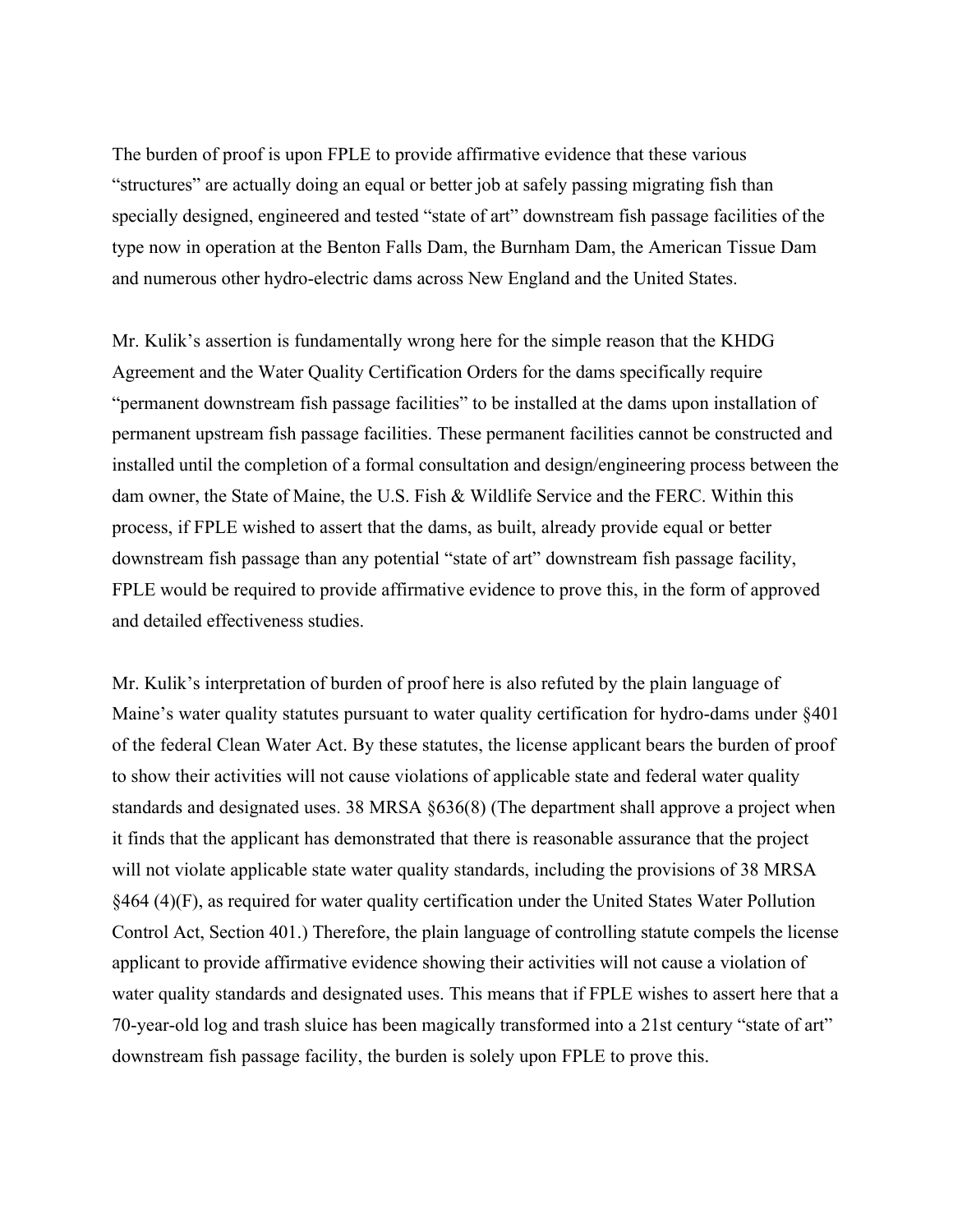#### **III. Testimony of Scott Ault.**

1. Mr. Ault asserts at 7: "This observation program does not produce an exact count of dead and injured eels because not all areas of the tailrace can be observed. However, it is my professional opinion that the program does provide meaningful data on the relative abundance and seasonal trend of dead and injured eels occuring at each project and this evidence indicates that mortality events of the magnitude asserted by the petitioners have not been observed at these project."

RESPONSE: Mr. Ault here admits that due to its design, the "observation program" of FPLE cannot determine the actual, total number of eels killed each fall at FPLE's dams ("not all areas of the tailrace can be observed."). This identical admission is also made by Robert Richter of FPLE in his testimony at 12 and 13 as well as by Mr. Nate Gray of Maine DMR. If an observation method is unable to determine the *actual or total* number of eels killed at a dam, as Mr. Ault states here, the observation method is only capable of showing the *minimum* number of American eels killed each year at the dams.

By Mr. Ault's own admission, the "observation program" is incapable of allowing Mr. Ault to conclude eels are not being killed at the dams in the "magnitude" alleged by Petitioners. This is because, by Mr. Ault's own admission, the observation program may only be documenting a small percentage of the *actual* number of American eels killed at the dams. Mr. Ault's assertion is rests on a logical fallacy -- making a positive conclusion from a negative finding. As a fisheries expert, Mr. Ault should be aware that competent scientists do not make positive conclusions based upon negative findings.

Petitioners have cited an overwhelming preponderance of scientific evidence from the subject dams and other dams suggests that a significant portion of the total number of American eels attempting to migrate past the subject dams are being drawn into the dam turbines and killed due to a lack of safe and effective fish passage for them. Our assertions on this topic are based upon the exact same scientific principles and concerns cited by fisheries scientist for the Maine DMR in their May 8, 2006 letter to FPLE:

"MDMR is concerned that controlled spill via bypass gates will not be an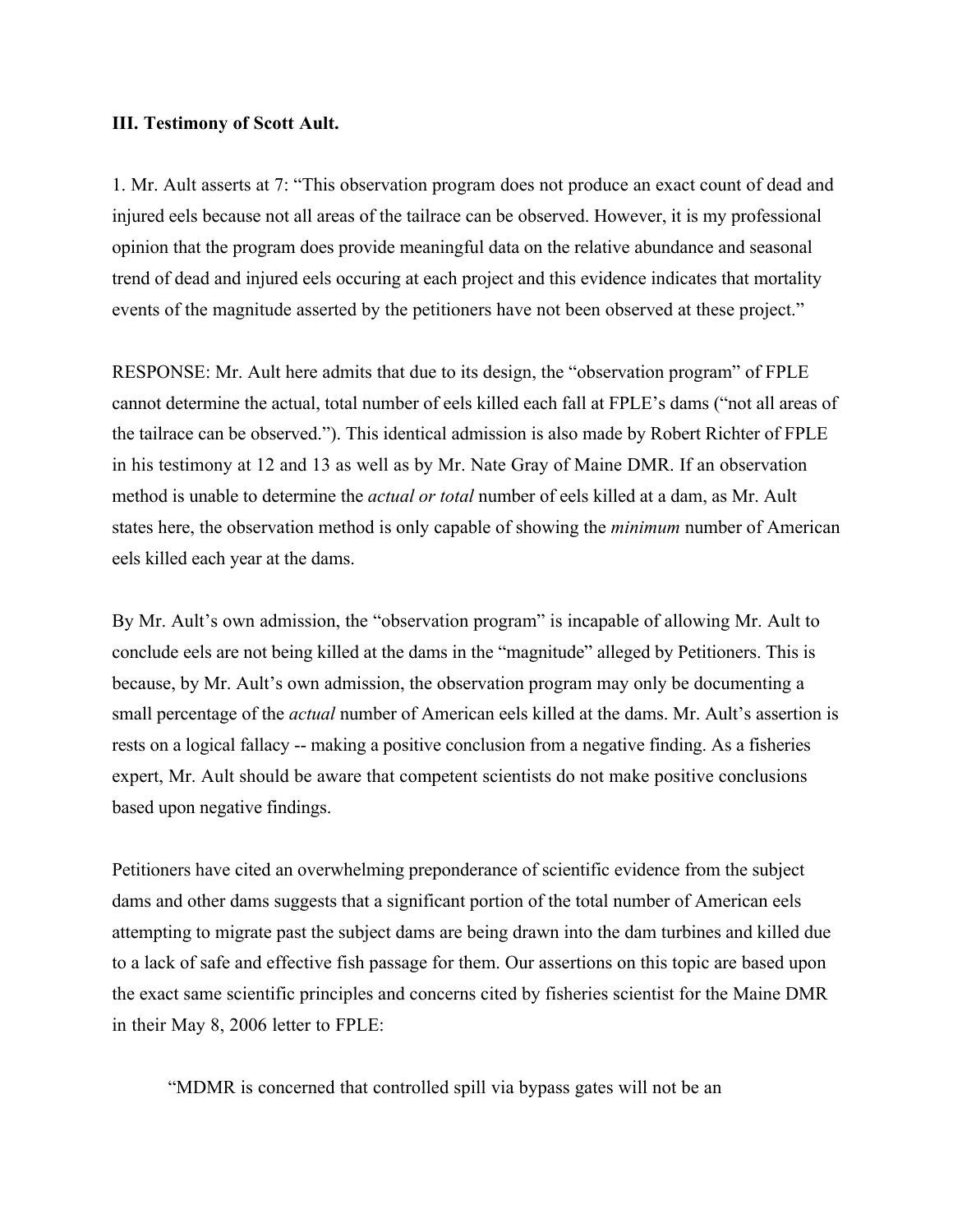effective measure for downstream eel passage, and that significant injury or mortality to eels will occur unless additional measures are taken. In September and October, river flow exceeds hydraulic capacity only 5-15% of the time at the Weston and Shawmut projects and 40-50% of the time at the Lockwood Project and. If migrating eels are randomly distributed in the river, then eels will pass through the turbines at Weston and Shawmut 85-95% of the time and through the turbines at Lockwood 50-60% of the time. We note that both FPL Energy and MDMR have observed eel mortalities below the Shawmut Project."

Although Mr. Ault is described as an expert on American eels and American eel passage, he does not once mention, reference or discuss the May 8 and May 12, 2006 consultation letters to FPLE from the Maine DMR and U.S. Fish & Wildlife Service which describe in detail the scientific basis for their conclusions that the subject dams are killing significant numbers of American eels and the "passage methods" now provided by FPLE for eels are wholly inadequate.

One would assume that the entire reason for Mr. Ault's participation in this proceeding as an expert witness would be to analyze and comment on the extant consultation comments on this issue as provided by expert fisheries scientists with the Maine DMR and USFWS. This begs the question of whether Mr. Ault was ever provided by FPLE with these detailed consulation letters; and if so, why has Mr. Ault not mentioned them, commented upon them or even acknowledged their existence?

2. In his testimony at 8-9, Mr. Ault fails to note or acknowledge the American eel tracking studies conducted by FPLE and Maine DMR at the Lockwood Dam in 2002. Mr. Ault's testimony fails to cit or reference *any of the scientific studies or observations* made by Maine DMR in the Kennebec River drainage on the subject of downstream passage for American eels. Mr. Ault fails to state why none of this published data is relevant or worthy of his expert review and comment. Does Mr. Ault believe the 2002 Lockwood Dam study data is relevant or not? We don't know. Why does Mr. Ault refuse to acknowledge or discuss any of the published data on downstream American eel passage conducted in the Kennebec River and at FPLE's own dams; and the conclusions reached in Maine DMR and USFWS' 2006 consultation comments to FPLE? Would this not be the exact purpose of Mr. Ault participating in this proceeding as an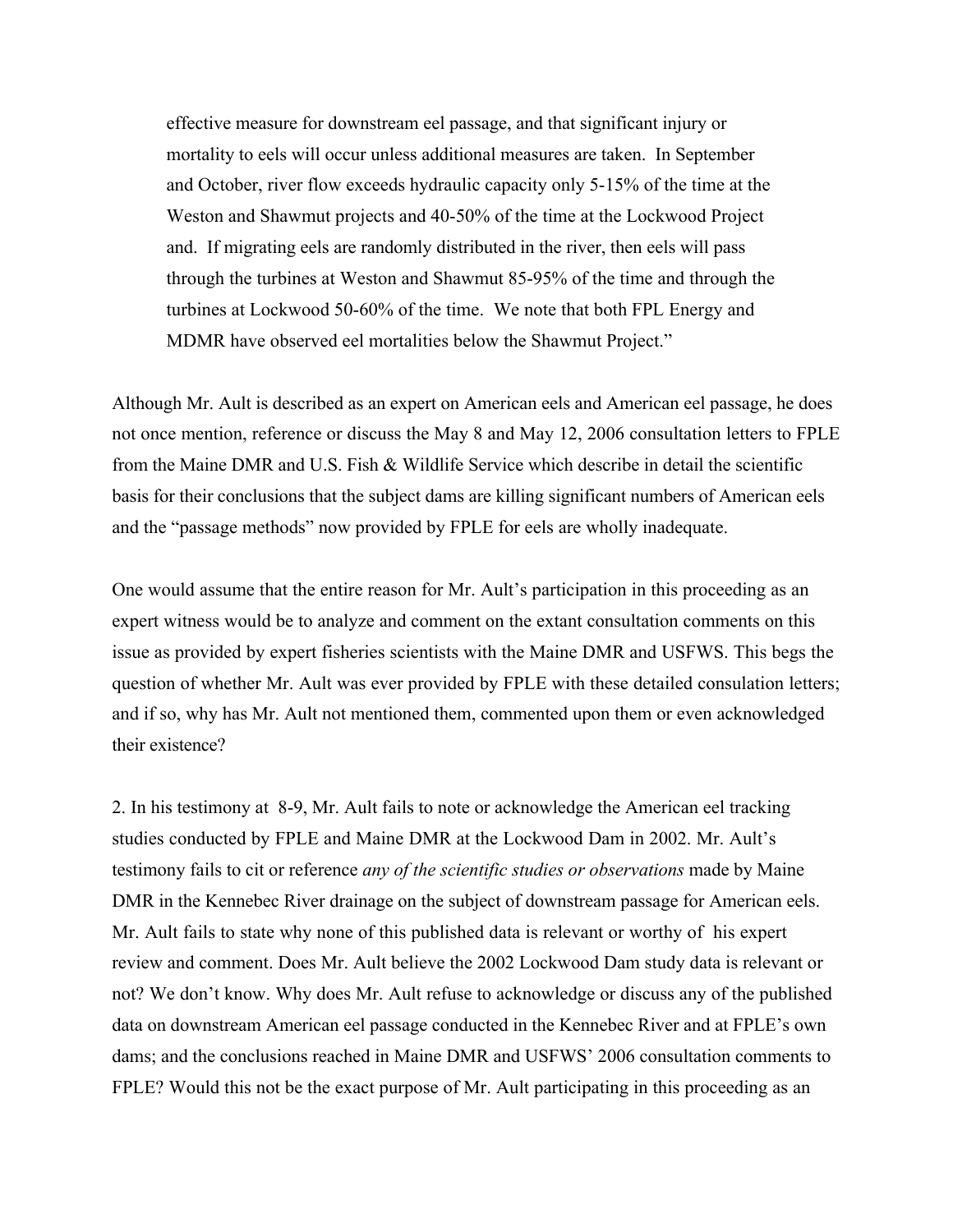American eel passage expert?

3. Mr. Ault asserts at 11: "It should be noted that even state of the art downstream fish passage devices and measures are not 100 percent effective at passing fish and are not without risk of injury or death."

RESPONSE: Mr. Ault nor anyone else has stated these dams are equipped with "state of art" downstream passage. Except as a general, basic admission that these dams kill fish, the inclusion of this statement is meaningless.

### **IV. Testimony of F. Allen Wiley.**

1. Mr. Wiley asserts at 3: "Once a state has issued its water quality certification and FERC has incorporated those conditions in a license, those conditions are enforceable only by FERC, not the state."

RESPONSE: This is refuted by enforcement actions made by the State of Maine to enforce water quality certification conditions at hydro-electric dams. *See*: In the Matter of Benton Falls Associates .... The text of this Consent Order is a joint Evidentiary Exhibit of Petitioner Friends of Merrymeeting Bay and Douglas Watts, labelled Exhibit W/FOMB-2.

2. Mr. Wiley asserts at 3: "A state may modify its certification after the FERC license is issued only when the FERC license contains a 're-opener' condition authorizing the state to modify said conditions, or if the licensee proposes to amend its license in a way that requires a new certification"

RESPONSE: This assertion turns the federal Clean Water Act on its head. The Clean Water Act and Maine law prohibit issuance of a certification unless the applicant demonstrates the project will not violate applicable water quality standards and designated uses. See Congressional testimony of Maine Senator Edmund S. Muskie:

"This provision may be the most important action of this legislation. I call the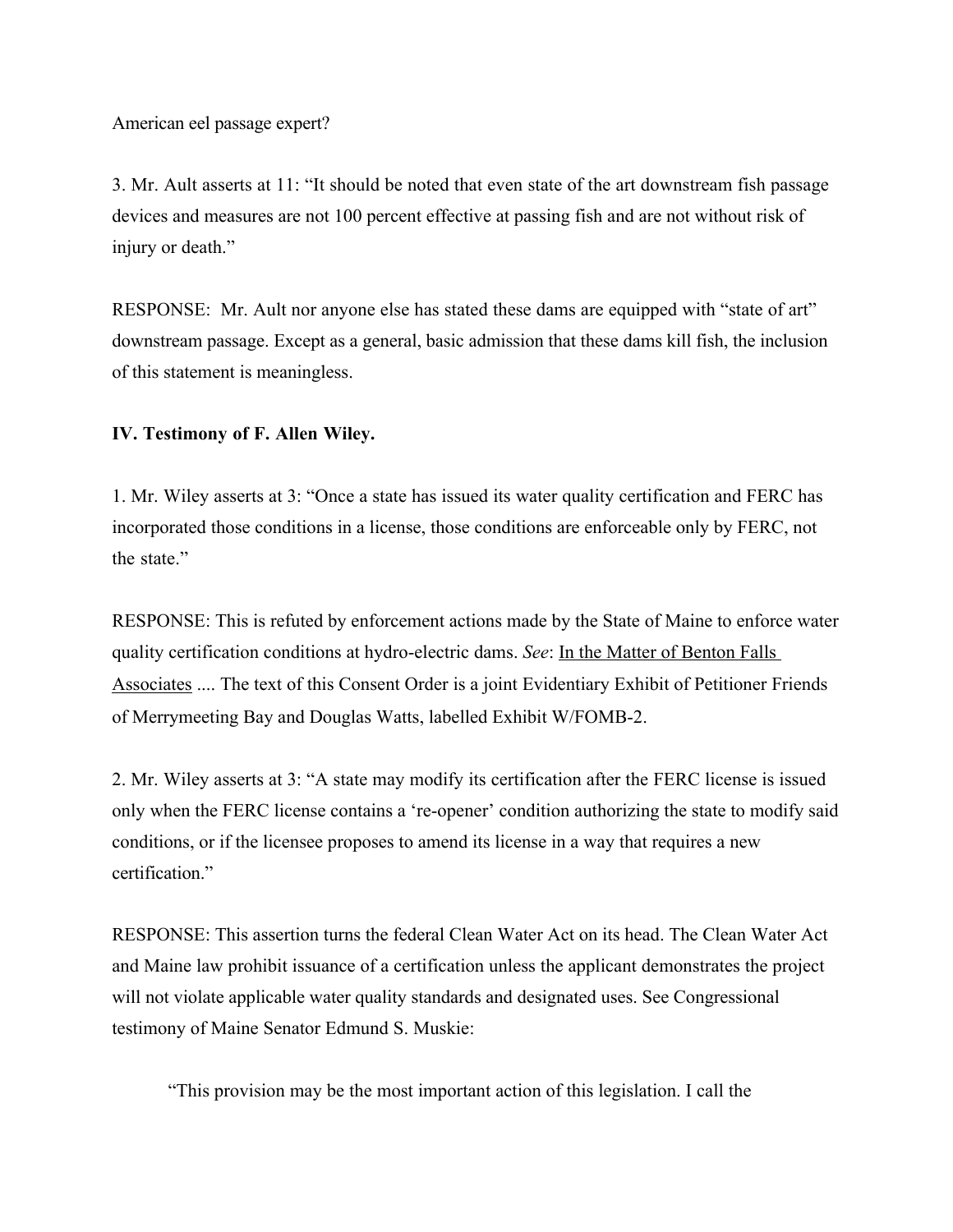Senate's attention to section 21. This section requires that any applicant for a federal license or permit obtain certification of reasonable assurance of compliance with water quality standards before that applicant can receive any license or permit." (Sen. Edmund S. Muskie. 116 Cong. Rec. 8,984 (1970) on H.R. 4148 after amendment by the Conference Committee).

3. Mr. Wiley asserts at 3: "Once a FERC license is issued, the license may be modified only upon the mutual consent of FERC and the licensee."

RESPONSE: This proceeding has nothing to do with a FERC license.

4. Mr. Wiley asserts at 3: "There is no regulatory mechanism available to the Board to revoke, modify or suspend the water quality certifications for the L, W and S projects."

RESPONSE: The regulatory mechanism is specifically provided by Maine Law under 38 MRSA  $§341 -$  [D.

4. Mr. Wiley discusses the sea lamprey at 7.

RESPONSE: FPLE references to lamprey eel are extremely out of date, are contrary to modern science and are irrelevant under Maine law. Maine law requires Maine waterbodies be suitable habitat for all native, indigenous fish species. The sea lamprey (*Petromyzon marinus*) is a native and critically important migratory fish species of the Kennebec River. This is demonstrated in a November 2006 paper in Fisheries:

> "Sea lampreys likely provide an additional benefit to Atlantic salmon spawning activity in sympatric reaches. In constructing their nests, lamprey carry stones from other locations and deposit them centrally in a loose pile within riffle habitat and further utilize body scouring to clean silt off stones already at the site (Kircheis 2004). Ultimately, a pile of silt-free stones as deep as 25 cm and as long as 1 meter is formed (Leim and Scott 1966; Scott and Scott 1988), into which the lamprey deposit their gametes.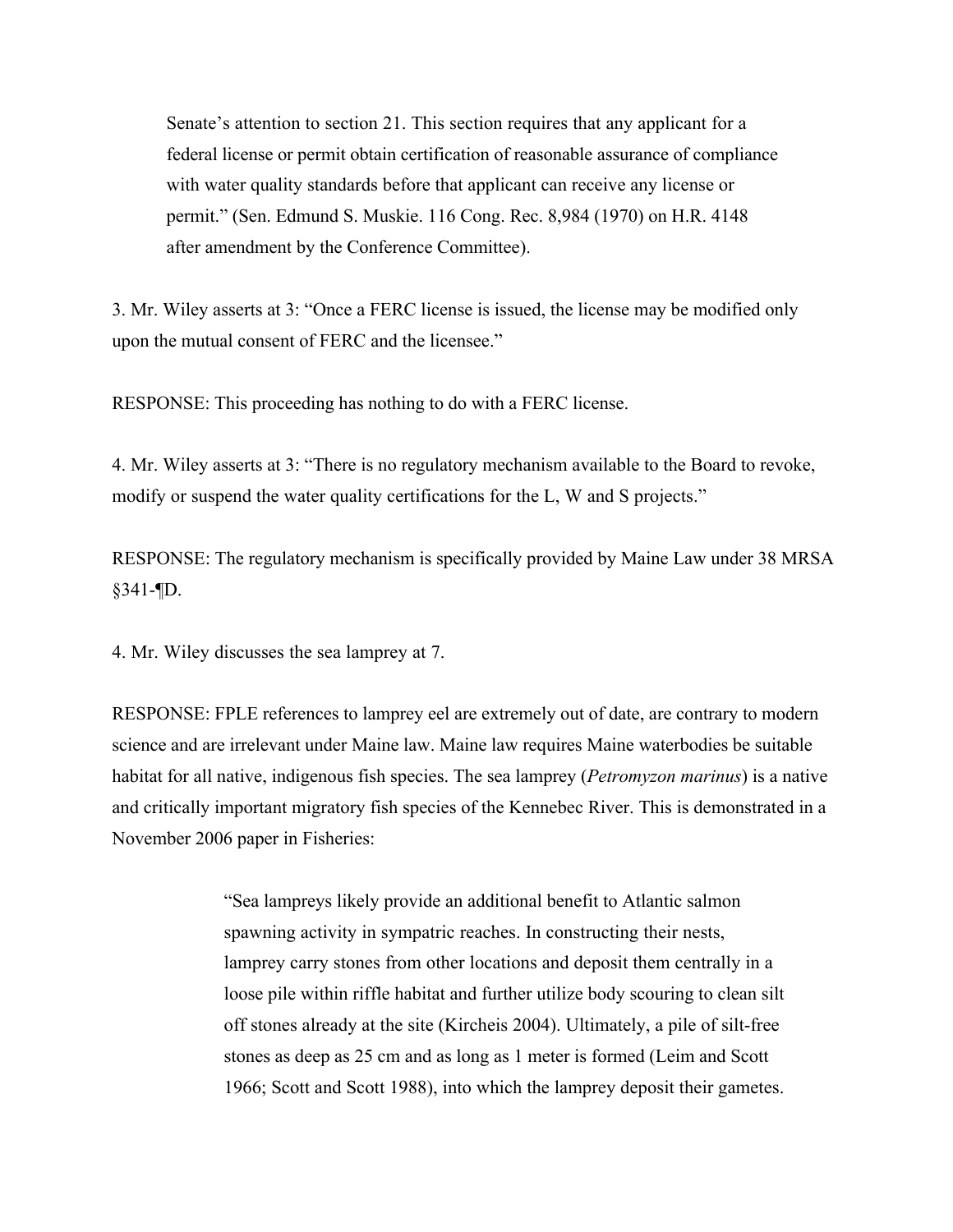The stones preferred by lampreys are generally in the same size range as those preferred by spawning Atlantic salmon. Thus, lamprey nests can be attractive spawning sites for Atlantic salmon (Kircheis 2004). Kircheis (2004) also notes the lamprey's silt-cleaning activities during nest construction that may improve the "quality" of the surrounding environment with respect to potential diversity and abundance of macroinvertebrates, a primary food item of juvenile salmon; however, empirical data to support this assertion are lacking at this time."

Fay, C., M. Hachey, R. Saunders. 2006. Maine's Diadromous Fish Community: Past, Present and Implications for Atlantic Salmon Recovery. Fisheries. Vol. 31. No. 11. p. 544.

5. Mr. Wiley quotes the Maine BEP decision of Feb. 2, 2006 at 17: "... in the absence of specific relevant reopeners in water quality certifications [the legal effect of a BEP attempt to modify a certification] is highly questionable."

RESPONSE: FPLE should be cautious about quoting this statement by the Maine BEP, since it directly contradicts a statement made by the Maine BEP only five months earlier, and it directly contradicts the decision by the Maine BEP to schedule an adjudicatory public hearing on this instant matter.